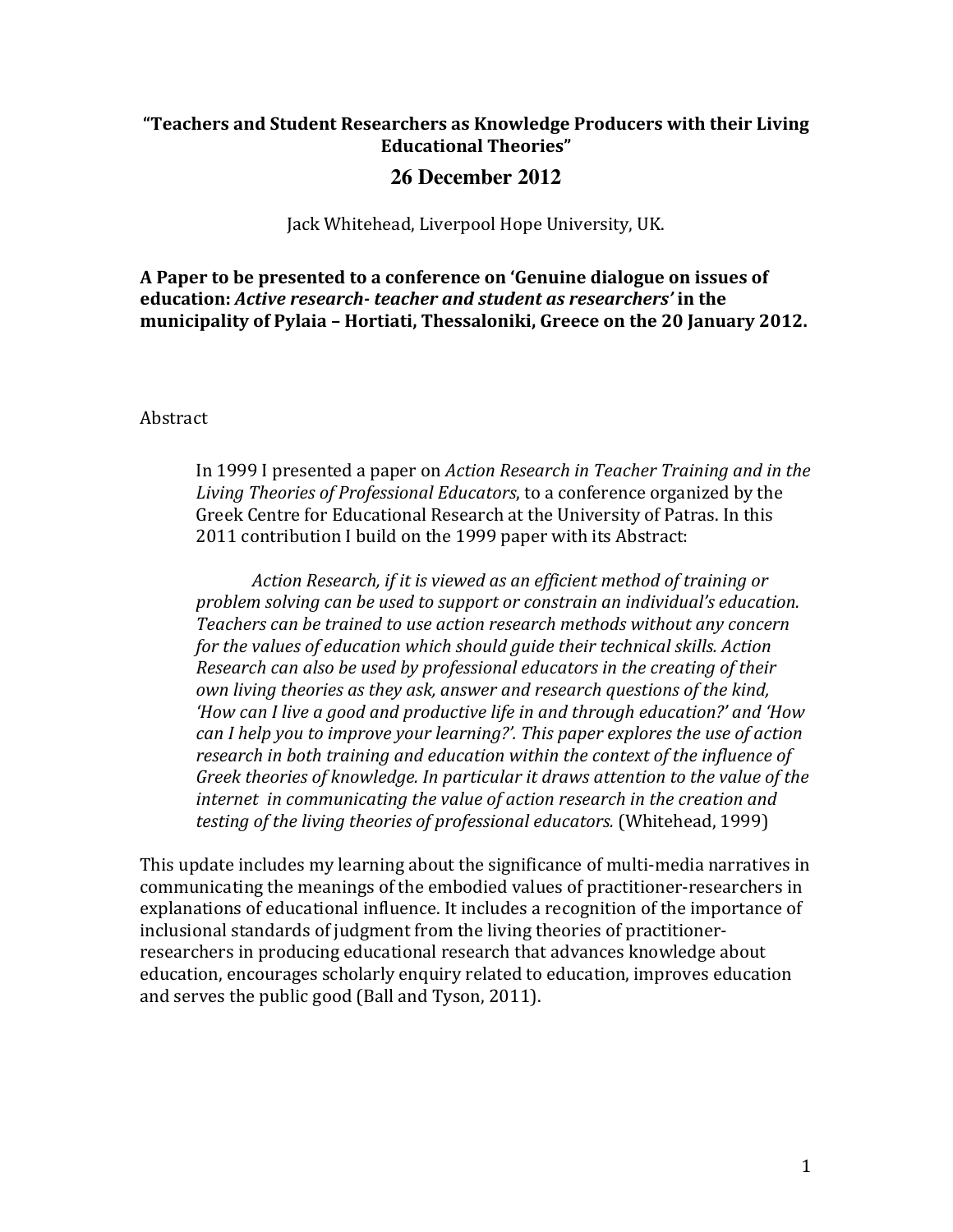### **Introduction**

To emphasize that my present explanations of educational influence, or living educational theory, include an evaluation of my past, together with an intention to advance understandings of educational research into the future, **I have included the sections from my 1999 paper that I continue to include in my present understandings. These sections are indented but not italicized**. When I write about an explanation of educational influence being a living educational theory I am meaning an individual's explanation of their educational influence in their own learning, in the learning of others and in the learning of the social formation in which they live and work.

An image from the 1999 paper is still relevant to a conference focus on *'Genuine Dialogue On Issues Of Education'.* This is the image of myself as a 23 year old student teacher (as distinct from my present 67 year old self), lying in the balmy summer evening under the Acropolis, at peace with myself and the world, feeling that life is worth living and joining in a imaginary conversation with Plato, Phaedrus and Socrates on the meaning of love, life, knowledge and education. Socrates and Phaedrus are talking of love and knowledge:

Socrates. You must know that I consider the speech itself, in its general character, to be nothing more than a sportive effusion; but through all that was thus casually uttered, there are two forms of method apparent which would well repay our attention, if we could obtain a systematic view of their respective efficiency.

Phaedrus. What are they, pray?

Socrates. The first consists in comprehending at a glance, whenever a subject is proposed, all the widely scattered particulars connected with it, and bringing them together under one general idea, in order that, by precise definition, we may make every one understand what it is that at the time we are intending to discuss.

Phaedrus. And what is your other method, Socrates?

That, on the other hand, enables us to separate a general idea into its subordinate elements, by dividing it at the joints, as nature directs, and not attempting to break any limb in half, after the fashion of a bungling carver....... if ever I find any one else whom I judge capable of apprehending the one and the many as they are in nature, that person I follow behind as though in the track of a God. And to all those who are possessed of this power I have been in the habit of giving, whether rightly or wrongly, heaven knows, the name of dialecticians. (Rhys, p.  $258-259$ , 1910).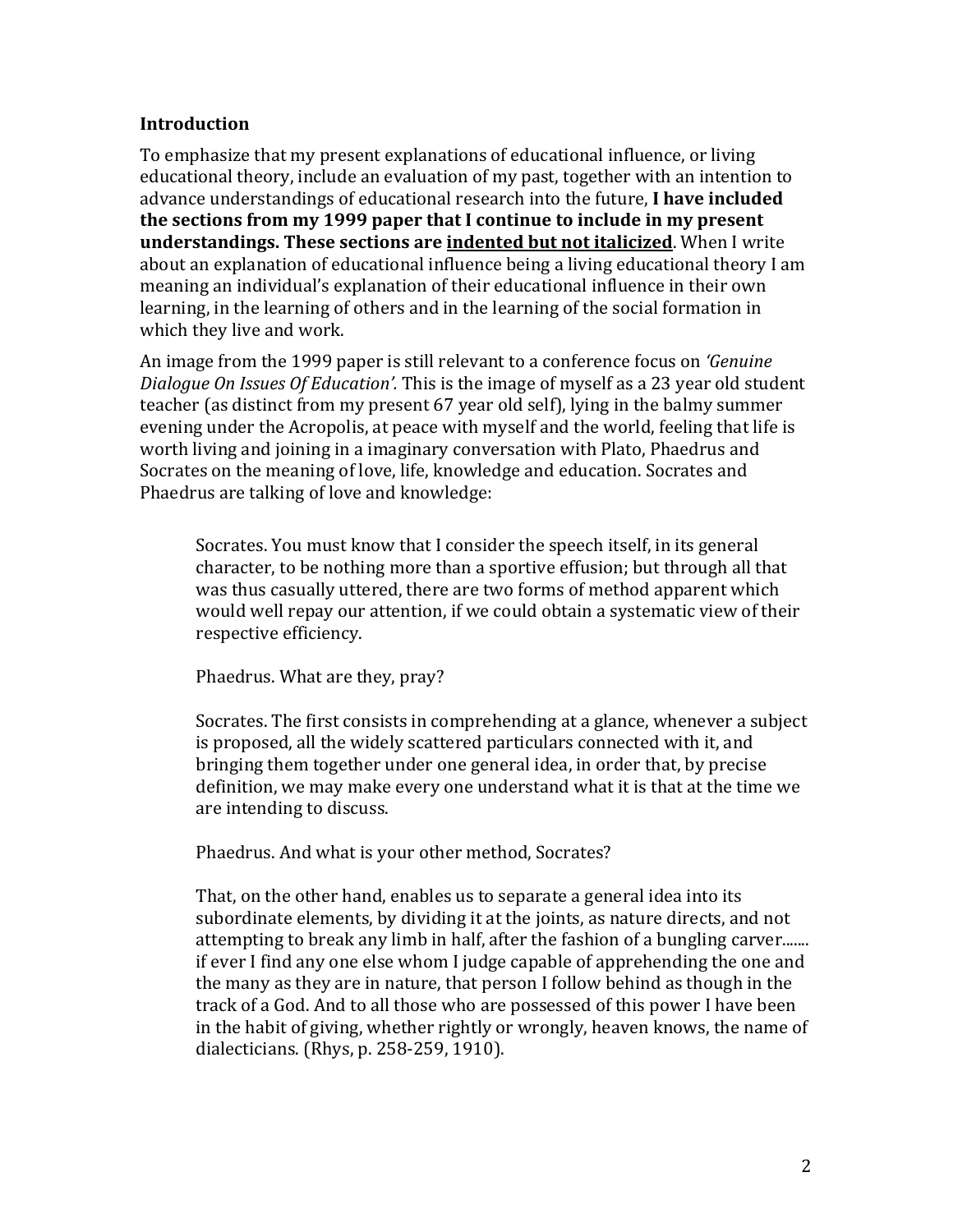In contrast to the logic of the dialectician, with its capacity to hold contradictions together, Aristotle put forward his Law of Contradiction which ruled out the possibility of two mutually exclusive statements being true simultaneously. This appears to conflict with a dialectical logic that holds contradiction at the nucleus of the logic and the possibility of something being both one and many and existing as a living contradiction (Ilyenko, 1977, p. 313). What I am suggesting in this paper is that we use an inclusional logic (Whitehead & Rayner 2009) in the creation of livingeducational-theories that emerge from the art of conversation:

*'To* conduct a conversation requires first of all that the partners to it do not talk at cross purposes. Hence its necessary structure is that of question and answer. The first condition of the art of conversation is to ensure that the other person is with us.... To conduct a conversation.... requires that one does not try to outargue the other person, but that one really considers the weight of the other's *opinion.* Hence it is an art of testing. But the art of testing is the art of *duestioning.* For we have seen that to question means to lay open, to place in *the open.* As against the solidity of opinions, questioning makes the object and all its possibilities fluid. A person who possesses the 'art' of questioning is a *person who is able to prevent the suppression of questions by the dominant opinion*<sub>*....* Thus the meaning of a sentence is relative to the question to</sub> *which it is a reply* (my emphasis), *i.e. it necessarily goes beyond what is said in* it. The logic of the human sciences is, then, as appears from what we have *said a logic of the question.* Despite Plato we are not very ready for such a *logic." (Gadamer, 1975, 330-333)*

I do like the idea that the meaning of a sentence is relative to the question to which it is a reply. The question I have been exploring for the past 44 years is 'How do I improve what I am doing?' I became aware of asking this question in the first science lesson I taught at Langdon Park School in 1967 as I could sense my failure to communicate my understandings of scientific enquiry to my pupils. I continue to ask this question as I engage with enhancing the flow of values and understandings that carry hope for humanity in a range of local, national and international settings (Whitehead 2011a&b). In 1976, whilst working cooperatively with a group of six science teachers I explicated our use of action reflection cycles as we worked and researched to help 11-14 years to improve their learning in mixed ability science groups. This work marked my engagement with action research in enquiries that focused on improving practice and generating knowledge.

Perhaps the best recent review of action research in relation to living theory in education is by Susan Noffke in the 1997 Review of Educational Research published by the American Educational Research Association in which she says:

Rather than a particular research methodology, action research is best thought of as a large family, one in which beliefs and relationships vary greatly. More than a set of discrete practices, it is a group of ideas emergent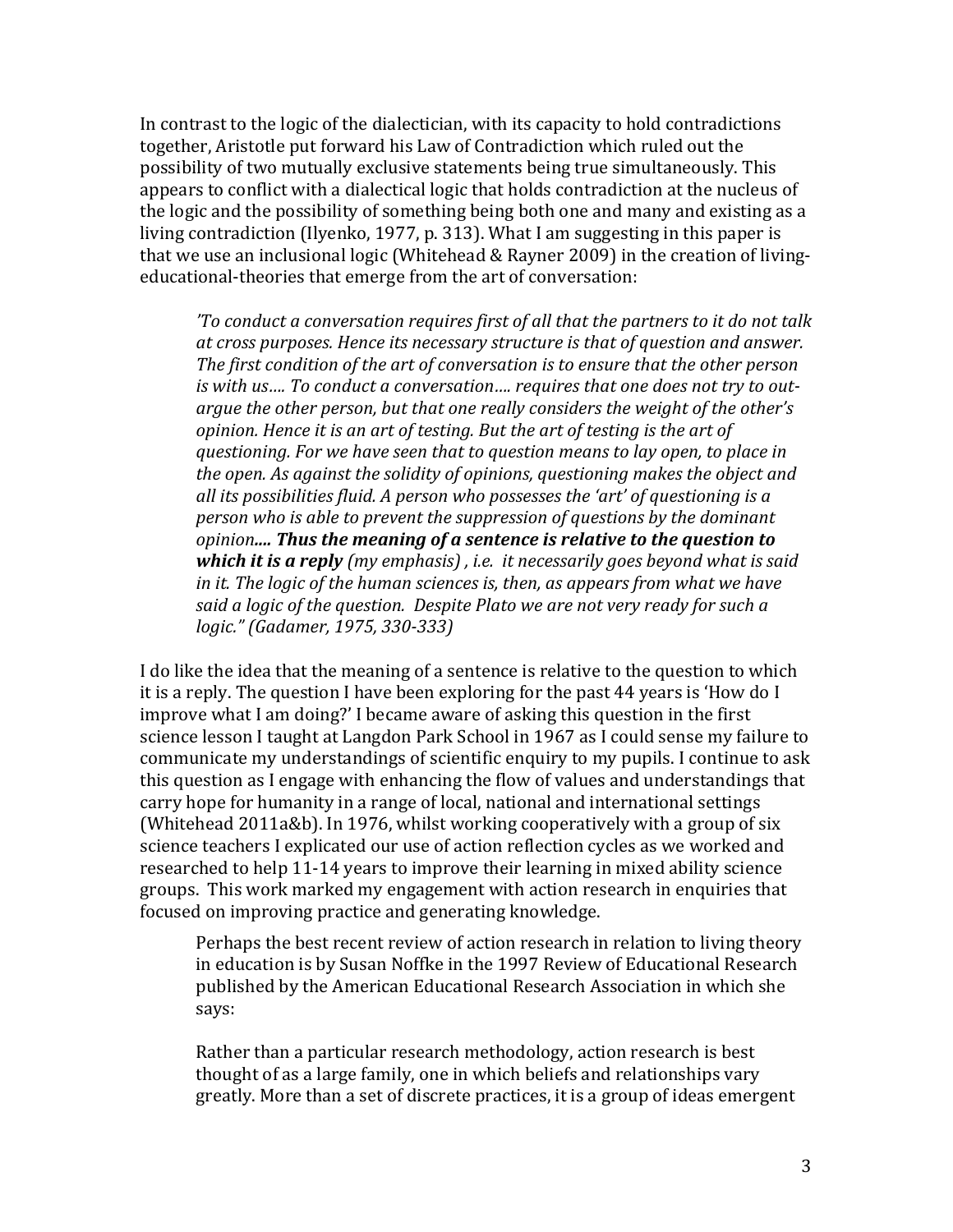in various contexts... work  $(s)$  in this area in recent years have been marked by not only an increase in volume of references to it but also a proliferation of varied usages of the term. (Noffke, p. 306, 1997)

John Elliott (1998) is one of the central figures in the extending influence of action research around the world. He had this to say about 'the Greek theory of knowledge', in relation to the work of John Dewey and 'Standards-driven reforms'.

The Greeks, according to Dewey left European societies with a legacy that became enshrined in their traditions of education. It was a legacy that located knowledge as a reflection of reality and that defined reality as the realm of fixed, static and invariant things.... This legacy rendered the realm of change as the 'appearance' at the surface of things, and since practical activity falls within this realm, it cannot yield knowledge and understanding. (Elliott, p. 140, 1998).

Elliott relates this Greek theory of knowledge to the present day emphasis on 'Standards' in education systems throughout the world. As he says, standards are defined in terms of learning outcomes, conceived either as fixed and unchanging facts and concepts (knowledge), or as behavioural responses called 'competences' or 'skills'. Standards-driven reforms take the Greek theory of knowledge for granted.

If you want to remain within a Greek theory of knowledge influenced by the Aristotelean logic which eliminates contradictions from correct thought you can use the action planning strategies of action research in a technical approach to problem solving.

There is an action research guide for pre-service teachers, by Moira Laidlaw, on my action research Homepage. You simply click on the guide and it should freely download to your computer, ready for printing. If you wish to develop a standards-driven approach which eliminates contradictions from correct thought and holds the standards as static and invariant things, you can adopt an 'objectives' approach to your teacher training curriculum (Elliott,  $p. 134$ ) by simply using the action planning process in Laidlaw's Guide as a method to be applied to teaching practice. It is not Laidlaw's intention that you should use her guide in this way, but you could certainly do it.

This standard's-driven approach to teacher education was at the centre of the Teacher Training Agency's framework for the professional development of teachers between 1999 and 2010. In 1999 the teacher training curriculum for our novice teachers in England and Wales has to 'deliver' 63 standards of practice. The novices teachers had to be able to produce evidence that they have met these standards.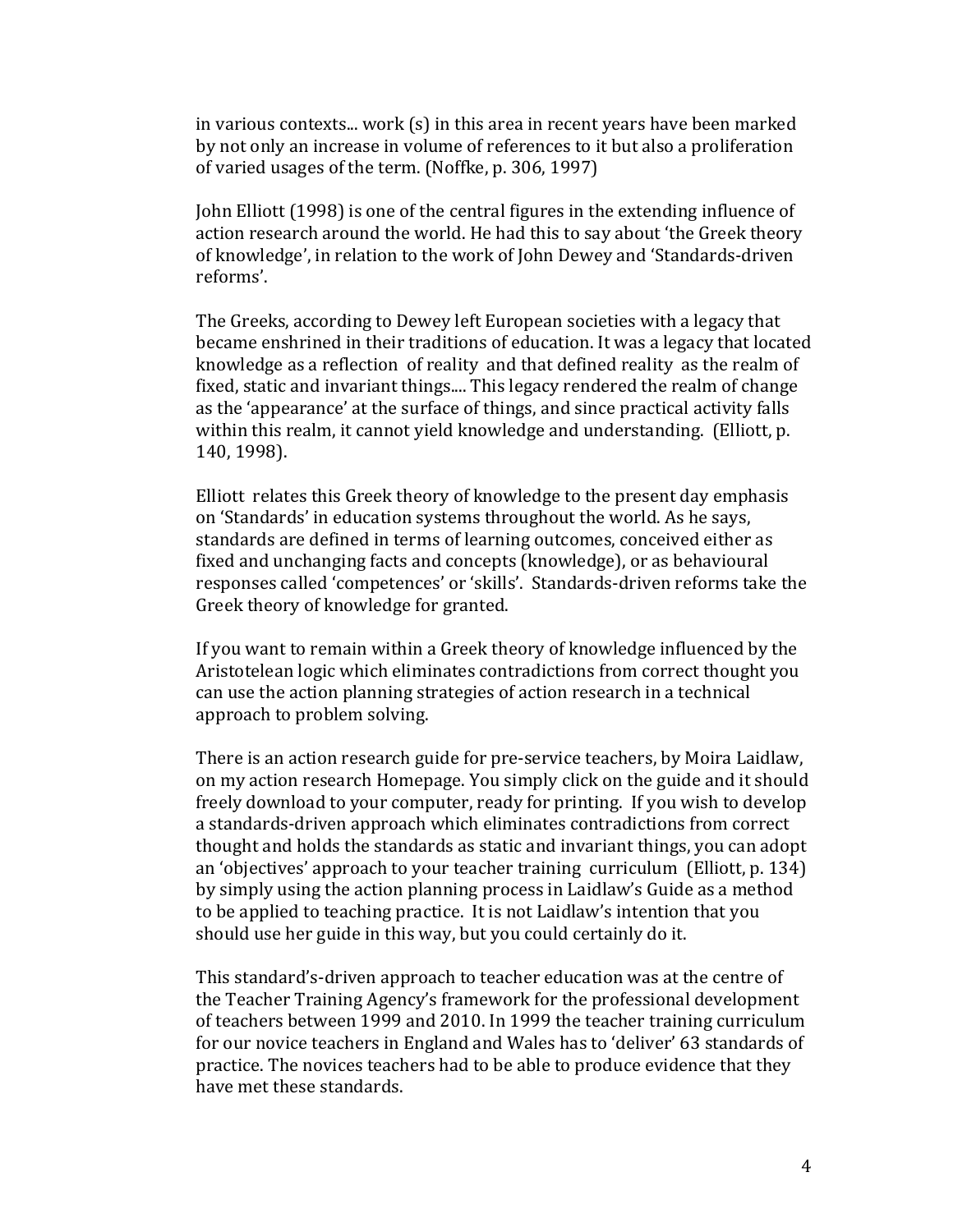The way in which an action planning process can be used in a technical way to meet such a standard's driven curriculum is exemplified in the professional development planning process I used in 1999 with novice teachers:

*Review and target setting are important parts of the process of developing the* skills and understanding of the teacher.... There are two stages to this. First of all you will wish to identify strengths and developing competence. Secondly, you will wish to identify areas of weakness, things you are finding difficult, *Standards which you have not had the opportunity to meet etc.... When target* setting it is important to make sure that they are specific... (Professional *Development Plan, PGCE, University of Bath, 1997/98).*

The standards-driven approach with their 'targets' moved into university teaching in England where the Institute for Learning and Teaching in Higher Education published consultation papers which set out 24 teaching outcomes for university teachers in 1999 to provide evidence that they have met these outcomes in order to become members of the ILT.

I now want to consider a different approach, which doesn't deny the value of using standards as part of a process of improving learning. In fact, it uses values as living standards of practice and judgement. The different approach does however require the appreciation of three different logics, a propositional logic that structures most traditional theories and from which explanations of the behaviour of individual cases are **derived**, a dialectical logic of question and answer (Gadamer, p. 333) with a nucleus of contradiction for producing explanations of transformation and change and an inclusional logic (Whitehead and Rayner, 2009) with inclusive values through which a new Greek theory of knowledge could be developed through the **creation** of the living theories of professional educators. In this living approach to logic the externally 'imposed' standards can be engaged with in a dialogue through which the individual continuously regenerates their own living standards (Laidlaw, 1996) in the educative process of their own self-creation.

To help to communicate my meanings of living standards of judgment and living logics I shall focus on the doctoral theses of Eden Charles (2007) and Ian Phillips  $(2011)$  and the doctoral research programme of Huxtable  $(2011)$ .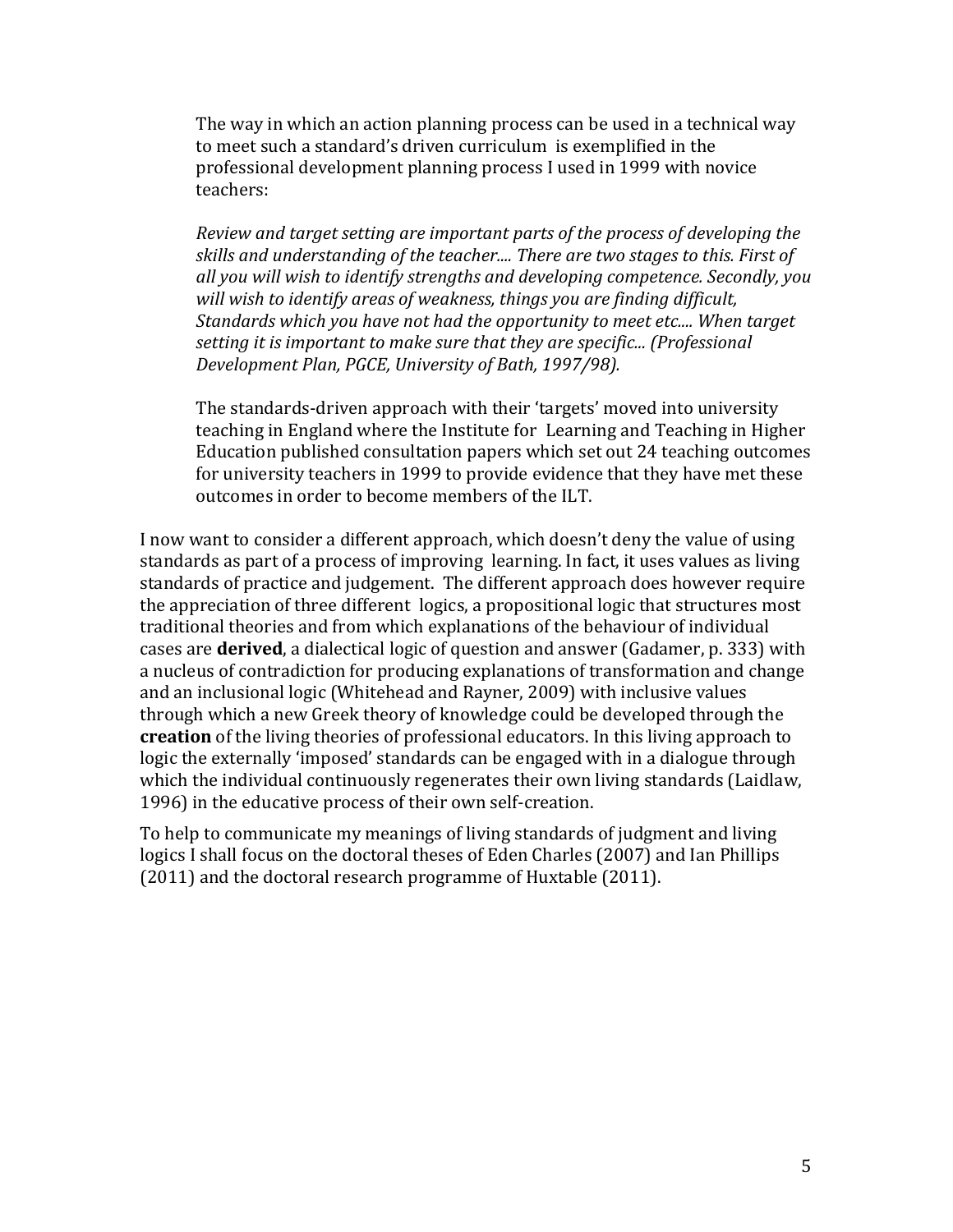

http://www.youtube.com/watch?v=AVVhy30nZG0

In this 4:52 minute clip from his doctoral viva, Phillips is responding to a question about the 'precise nature of your thesis and the new knowledge that has emerged'.

Phillips explains that his thesis is an answer to Schon's call for a new epistemology for new scholarship and that his contribution is an emergent African Voice that reaches out to the academic and non-academic, African and non-African alike, for the fullest co-creative possibilities. He explains his originality in the living values of a social living pedagogy, which is constituted by the living standards of "a unique purposeful recognition, an enhanced relational mutuality and an engaging dialogical *praxis*". These dynamic relational standards of judgment are at the heart of his 'Emergent African Great Story', created and presented, as if using a dynamic loom (consisting of his theoretical lenses) to create a traditional African Cloth.



http://www.youtube.com/watch?v=EcfZE\_z-C\_w

In the above  $1:44$  minute clip from within his thesis, Charles is reflecting on the humanizing influence of women's responses in Sierra Leone. The question answered in his thesis is: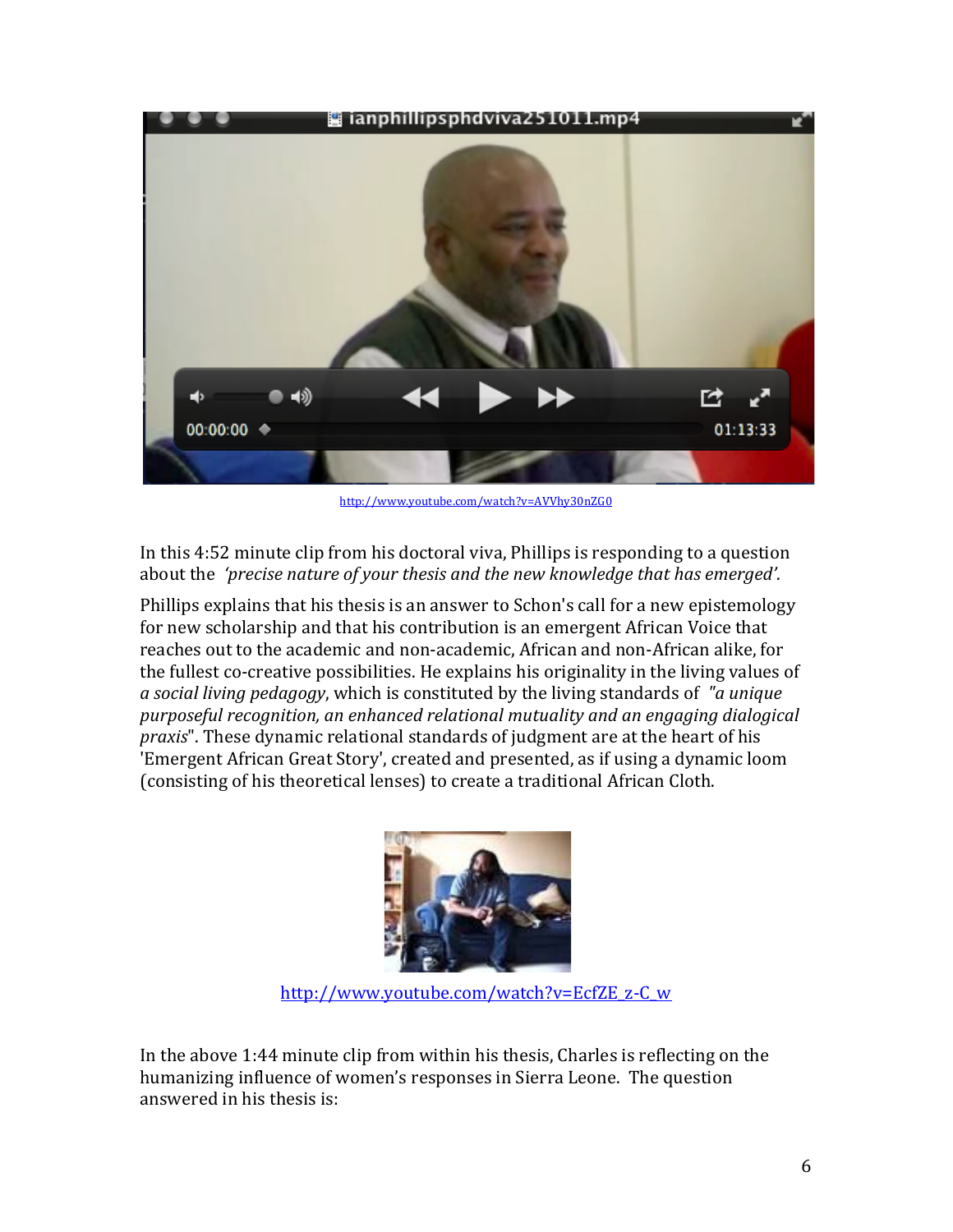How Can I Bring Ubuntu As A Living Standard of Judgement Into The Academy? *Moving Beyond Decolonisation Through Societal Reidentification And Guiltless Recognition.*

Here is Charles' Abstract. In my supervision of doctoral research programmes I emphasise the importance of producing a clear abstract that communicates the originality of the thesis in terms of the living standards of judgment used to evaluate the validity of the contributions to knowledge. Each thesis makes a unique and original contribution to knowledge. Each individual clarifies and evolves the unique constellation of values and understandings that distinguishes this contribution. In my supervision of living educational theory research programmes I bear Martin Buber's point in mind about the special humility of the educator:

"If this educator should ever believe that for the sake of education he has to practise selection and arrangement, then he will be guided by another criterion *than that of inclination, however legitimate this may be in its own sphere; he will* be quided by the recognition of values which is in his glance as an educator. But even then his selection remains suspended, under constant correction by *the special humility of the educator for whom the life and particular being of* all his pupils is the decisive factor to which his 'hierarchical' recognition is *subordinated." (Buber, 1947, p. 122)*

Being able to live this quality of humility is vital in holding open a space within which individuals can create their own unique and original contributions to knowledge without an external pressure from a supervisor to conform to the inappropriate theoretical framework of another.

## *Charles' Abstract*

This is a living theory thesis which traces my engagement in seeking answers to *my* question that focuses on how I can improve my practice as someone seeking to make a transformational contribution to the position of people of African *origin. In the course of my enquiry I have recognised and embraced Ubuntu, as* part of an African cosmology, both as my living practice and as a living *standard of judgement for this thesis. It is through my Ubuntu way of being,* enquiring and knowing that my original contribution to knowledge has emerged.

*Two key approaches are identified and described in depth: 'guiltless* recognition' and 'societal re-identification'. These emerge from a perception of self that is distinct within but not isolated in an awareness of 'inclusionality'. *They are intimately related concepts. Guiltless recognition allows us to move beyond the guilt and blame that maintains separation and closes down*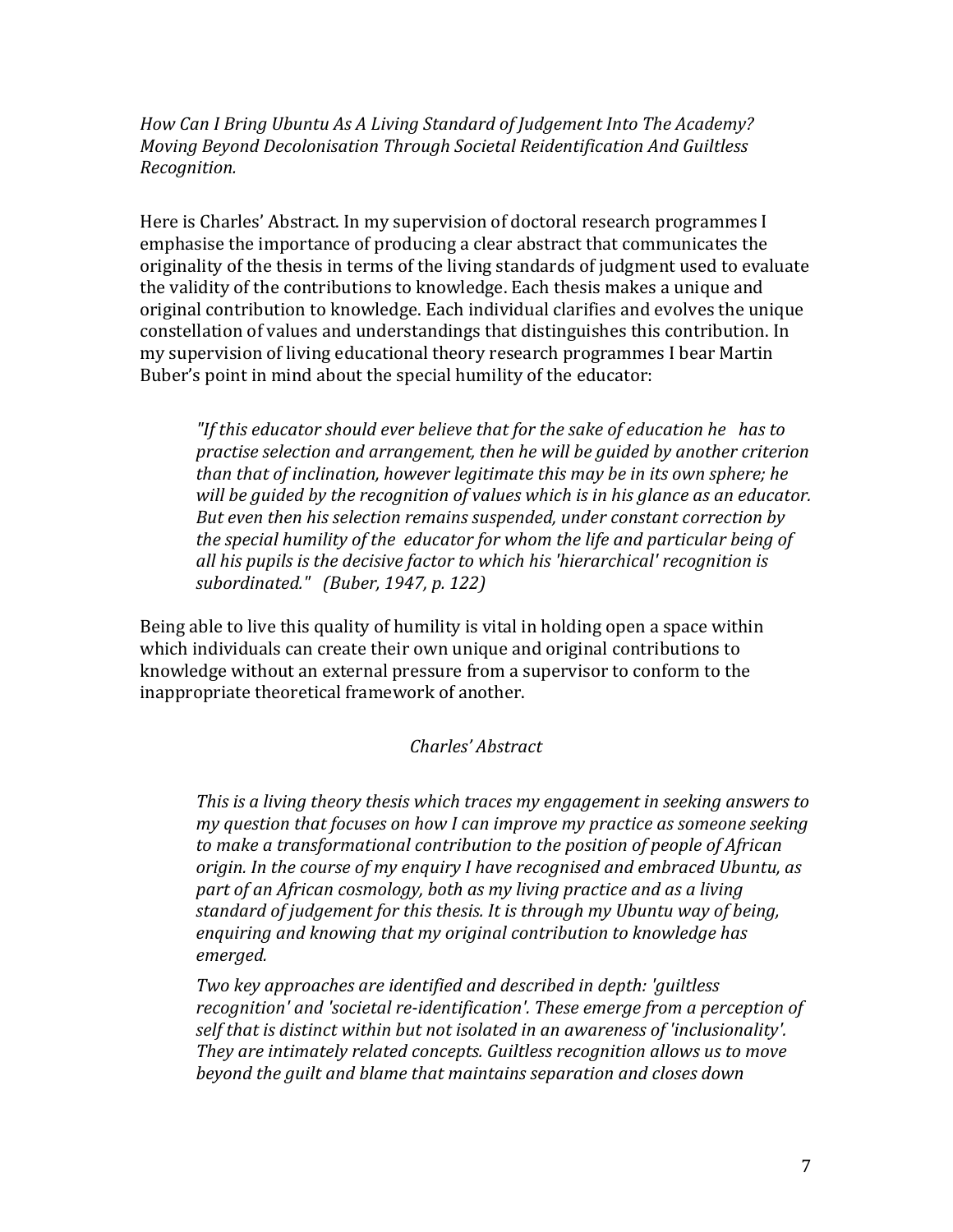possibility. It provides a basis for action and conception that moves us towards the imagined possibilities of societal reidentification with Ubuntu.

*Both 'guiltless recognition'* and 'societal reidentification' embody strategic and epistemological practices that move away from severing, colonising thought, *towards* ways of being that open up new possibilities for people of African *origin and for humanity generally.* 

Visual narratives are used to represent and help to communicate the inclusional meanings of these living standards of judgement. The narratives are *focused on my work as a management consultant and include my work with Black managers. They explain my educational influence in creating and* sustaining the Sankofa Learning Centre for Black young people in London. They *include* my living as a Black father seeking to remain present and of value to *my* son within a dominant discourse/context in which this is a contradiction to *the prevalent stereotype.* 

#### Huxtable (2011) writes:

In this thesis my living educational theory is communicated in the form of a multi-media narrative, which clarifies my meanings as they emerge through my embodied practice, oral expressions with others and the scribal literacy of publications and this thesis. The narratives are set within the complex ecologies of my practice in living boundaries informed by energy-flowing ontological values of loving recognition, respectful connectedness and educational responsibility (flavoured with good humour), and values of a society that is egalitarian, *inclusive and emancipating.* (Abstract).

What is different, in this 'living' approach to standards, from traditional 'standards', is that they are embodied in the lives of practitioners. Standards, understood as living values, are embodied in our practical lives. We use them to give purpose to our lives and what we do. We use them to account to ourselves and to each other for what we do. The normal language of valuewords such as love, peace, freedom, justice, integrity, care and compassion, is useful in directing attention to the meanings of the embodied values, but the meanings of such values can only be understood in the course of their emergence through time and practice. Evidence to show the ways in which this can be done can be accessed from the action research Homepage of http://www.actionresearch.net, especially in the section on 'Living Theory Theses' and I now want to consider a living-educational-theory approach to teacher education.

#### Action Research in the Living-Educational-Theories of Professional **Educators**

In a living theory approach, teacher-researchers ask, answer and research questions of the kind, 'How do I improve what I am doing?' in the context of helping their students to improve their learning. They see themselves in their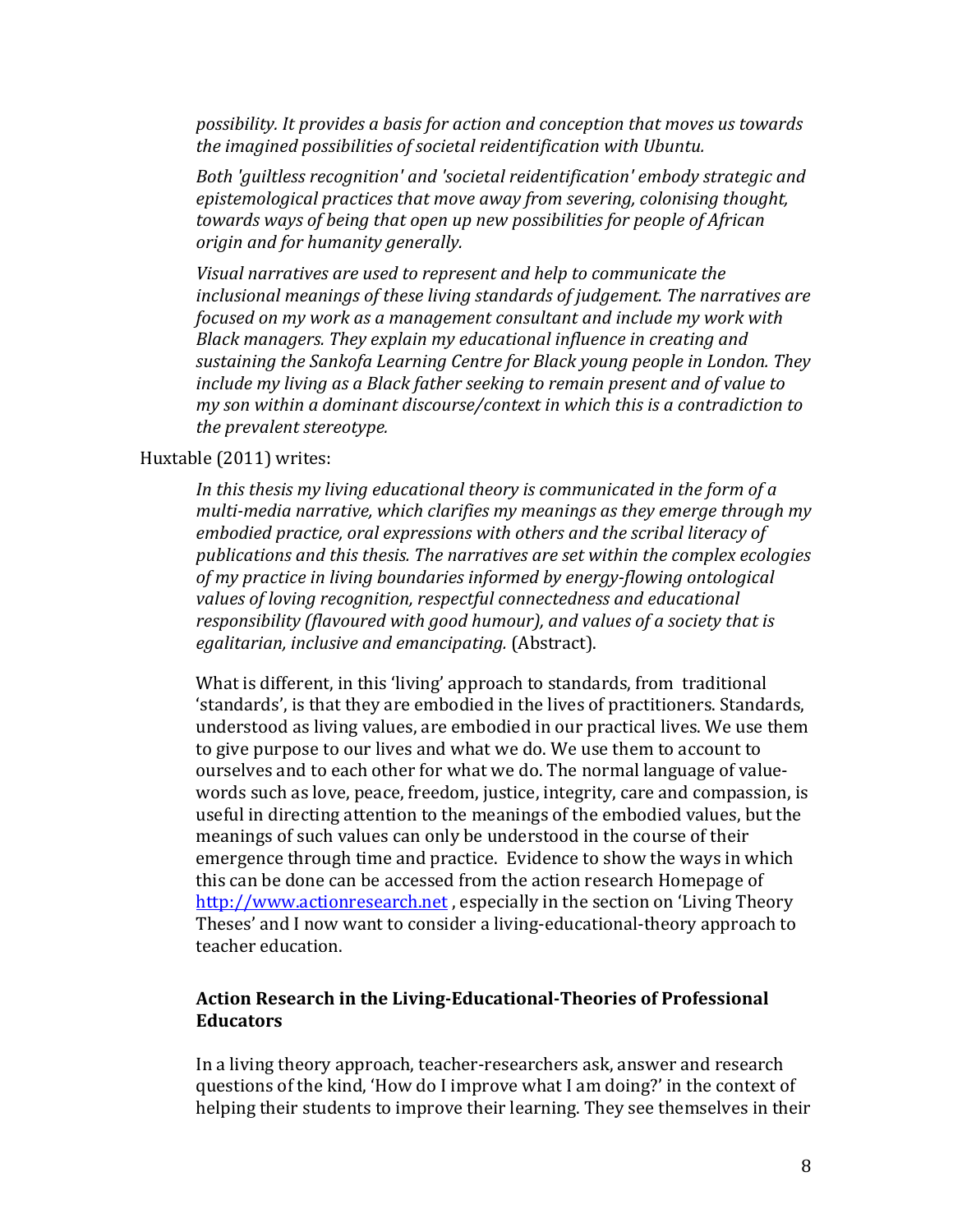own 'I' as living contradictions who hold together their experience of holding certain values and the experience of denying these values in their practice. In working to improve their practice they often engage in cycles of action and reflection in which they create an action plan to enable them to live their values more fully, they act and gather data to enable them to make a judgement on their effectiveness, they evaluate their actions in relation to their values, skills and understandings and modify their concerns, plans and actions in the light of their evaluations. They construct accounts and offer these descriptions and explanations of their own learning for public validation in order to take their enquiry forward, to strengthen their contributions to educational knowledge and theory and to extend their professional communities. I have called such explanations 'living theories' in that they explain what someone is doing in terms of an evaluation of past practice and an intention to create something in the world which is not yet existing. It is this projection of the individual into a future which constitutes the generation and testing of the 'living' theories. I have been heartened by the international response to these ideas (Ghaye & Ghaye, 1998; Hamilton, 1998; Lomax, 1999a; MacPherson, 1998; McNiff, 1999). In case you might think that the acceptance of these ideas has been simply a matter of explaining them to others you might like to read the stories of some of the political battles which have accompanied their legitimation in the Academy (Whitehead, 1993; Hughes, Denley and Whitehead, 1998)

Moving forward to 2011 I shall focus on the transformations since 1999 in the meanings of living values as explanatory principles and standards of judgment, which have been influenced by the use of digital technology, especially in the use of visual narratives. Using video to analyse one's own practice can highlight the individual's existence in space where relationally dynamic communications can be show to be mutually influencing both practice and understandings. This is not to deny the importance of communicating meaning using words alone. It is to stress the importance of visual data in communicating the meanings of the embodied expressions of values and emotions that are significant in explanations of educational influence (Crotty, 2011).

My 1999 address to the conference in Patras (Whitehead, 1999) can be compared to my multi-media keynote on *Theories produced by practitioner researchers: contribution to improvement both locally and globally* to a conference in Norway in 2011 on *Research on Teacher Education: Past present, future*. Included in my notes (Whitehead, 2011) for the keynote at

http://www.actionresearch.net/writings/jack/jw16-11-11bergen2011.pdf is a video of the actual presentation. I am claiming that the visual data of the video shows my embodied expression of a life-affirming energy that is necessary to an explanation of my educational influence, but which cannot be communicated adequately through words alone.

Let me return to my imaginary conversation with Socrates as a 23 year old student teacher in 1967, and make a contribution to the conversation some 44 years later as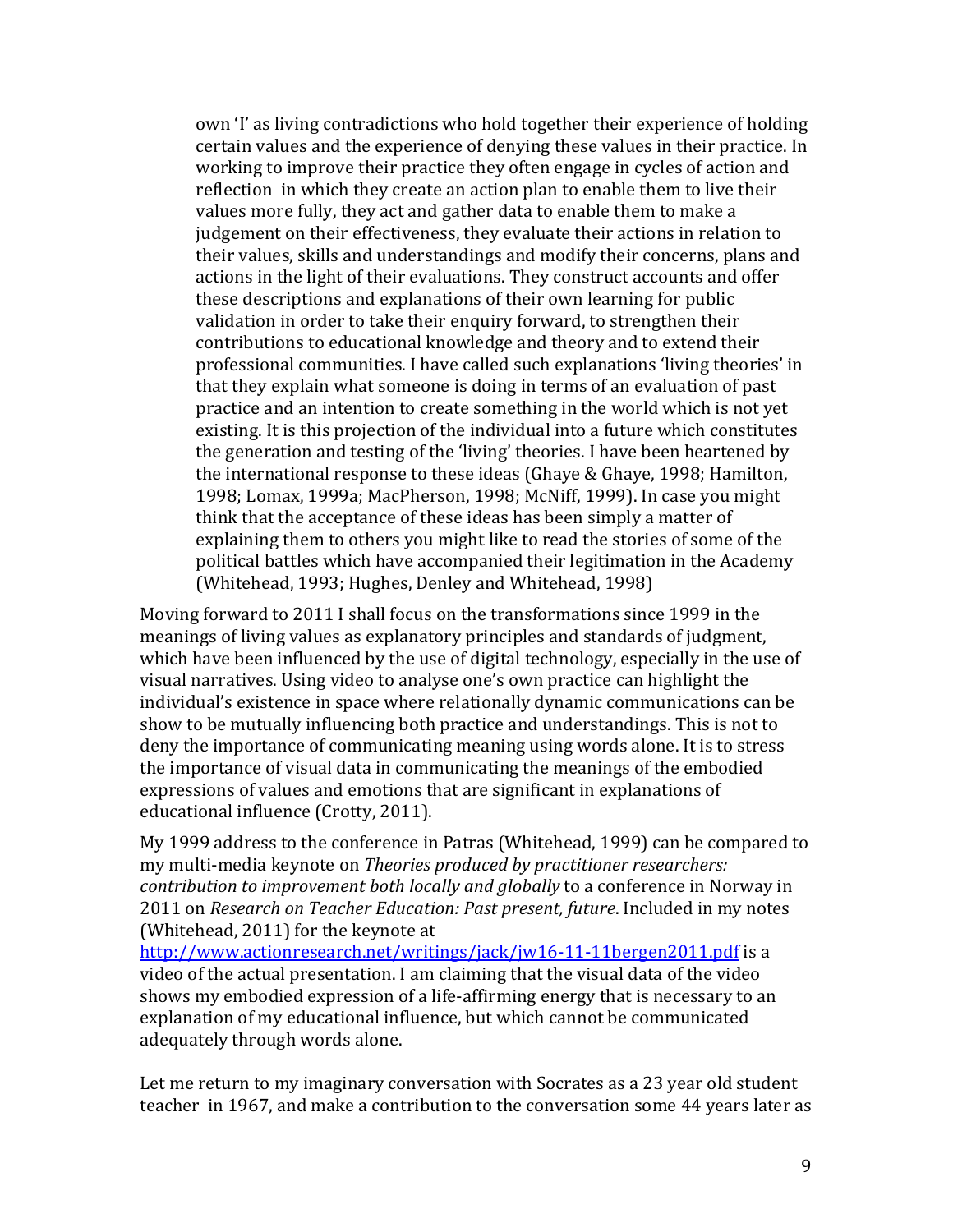I continue with my educational research programme into the nature of educational theory. Through the words of Plato, Socrates explained to Phaedrus, some 2500 years ago, that there are two ways of coming to know through a dialectic of question and answer. He has said that we can hold things together with a general idea and we can analyse things in their separate parts. He has called 'dialecticians' those who can hold together both the One and the Many. Here is my contribution to the conversation. I hope that it stimulates your own.

Whitehead to Socrates:

I see what you mean, Socrates, about two ways of coming to know. I wonder if there is a third way in which we dialecticians can 'come to know' through exploring questions of the kind, 'How do I live my values more fully in my practice?' within an inclusional perspective in creating our living educational theories . It might be possible to create a new Greek theory of knowledge on the basis of such enquiries. What we could do is to ask, answer and research questions of the kind asked by Tony Ghaye in his work with vulnerable children, 'How can we improve the educational experiences of the most vulnerable children in Bombay?' (Ghaye, 1999; Ghaye & Ghaye, 1998).

Fr. Barnabe D' Souza  $(2008)$  has been asking such questions for many years, in Mumbai, India, and in 2008 I had the pleasure of making the external examiner's recommendation that he should be awarded his doctorate for his thesis on *Changing Mindsets?* Evolution of a Rehabilitation Programme for Chemically Dependent Male *Street Adolescents in a Major Indian City.* His most recent publication on *From Ecstasy to Agony and Back: Journeying with Adolescents on the Street draws on his* doctoral enquiry:

From Ecstasy to Agony and Back presents the journey of adolescent street drugaddicts-from psychological brokenness resulting from family disruption to the process of mending; from abuse, trauma and vulnerability to building up of selfesteem, talents and personality; and finally to the process of moving off the streets.

Based on the author's experience of working with the street children for over 26 *years, the book explores the universe of street children interestingly, yet empathetically.* The author discusses laws and policies affecting street children; root causes and their effects on them and their families; and the various stakeholders like agencies, employers, and institutions involved in their care and *guidance.* 

*The participatory action research discussed here views children as their own* psychologists, creating meanings for themselves out of their own experiences and *understanding.* By taking ownership of their actions, street children begin to structure their moving off the streets, facilitating their rehabilitation and reintegration into society, thereby improving their status. (D' Souza, 2011)

For me the great significance of this narrative is the way that it shows the children creating meanings for themselves out of their own experiences and understandings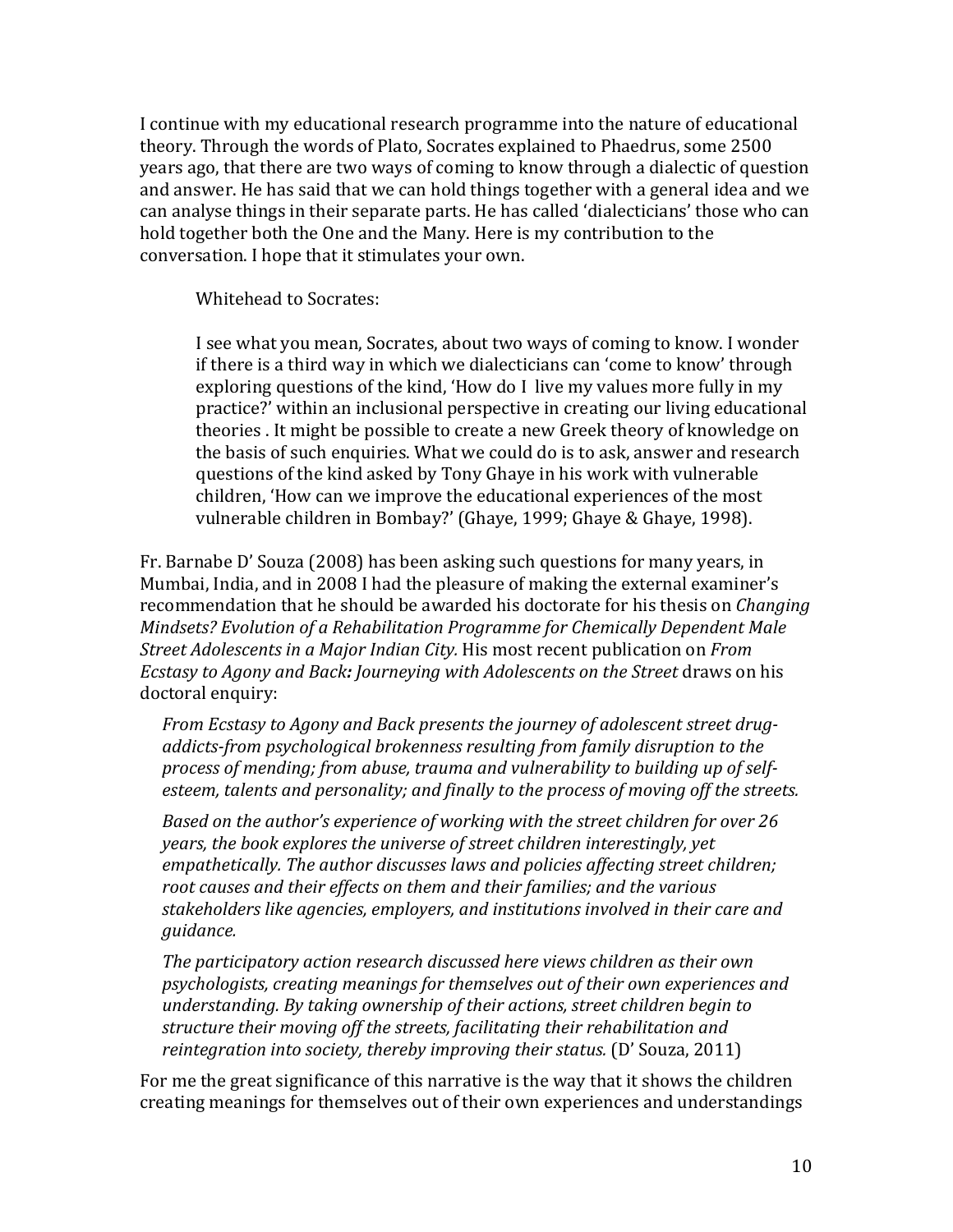and taking ownership of the actions that move them off the streets and facilitating their rehabilitation and reintegration into society. Most readers will not have had to deal with such extreme personal difficulties. However, what we could all do is to share our stories of our learning to live as fully as we can the values that carry hope for humanity and to learn how to the strengthen our collective influence in making the world a better place to be.

Working and Researching in a South African context, B. P. Singh (2010) has documented his 25 year journey to live his values of social justice and integrity in the face of violations to these values in the withholding of the deeds of his parent's house in Apartheid and Post-apartheid South Africa:

I believe that When The Chalk Is Down will captivate your imagination and resonate with the life-affirming energy and values that you associate with a sustainable future for humanity. The story communicates clearly the relational dynamic of the life of an activist in Apartheid and Post-apartheid South Africa as he worked tirelessly for 25 years to right a wrong over the withholding of the deeds of his parent's house. I felt privileged to share insights into a family life influenced by Indian cultural values. I think that all readers will be moved by the emphasis on the *importance of relationships, trust and solidarity as well as the importance of holding firm to the expression of justice and integrity when these were under threat* by the *inappropriate behaviour* of others.

*The sustained commitment in resisting the imposition of inappropriate power* relations filled me with admiration. This commitment continued through a career *long engagement in junior and senior positions in schools, unions and the regional offices.* 

A most moving story with great educational significance for those who are seeking to humanize society through education and to facilitate the flourishing of humanity. It is also written with a great love of life. (Whitehead, 2010)

I recognise a major problem in persuading people, who are doing good work, to **recognise** the significance of their embodied knowledge and **to share it** with others through public accounts of their living educational theories. For example, in my collaboration with Joan Walton I have been seeking to share my understandings of her influence in making public the embodied knowledge of Early Years Educators in a collaborative enquiry supported by the Centre for the Child, Family and Society of Liverpool Hope University and Liverpool Local Authority. On the  $23<sup>rd</sup>$  June 2011 an event took place at Liverpool Hope University on *The Professional Work of Early Years Educators: Every Moment Counts: The Story of a Collaborative Inquiry.* 

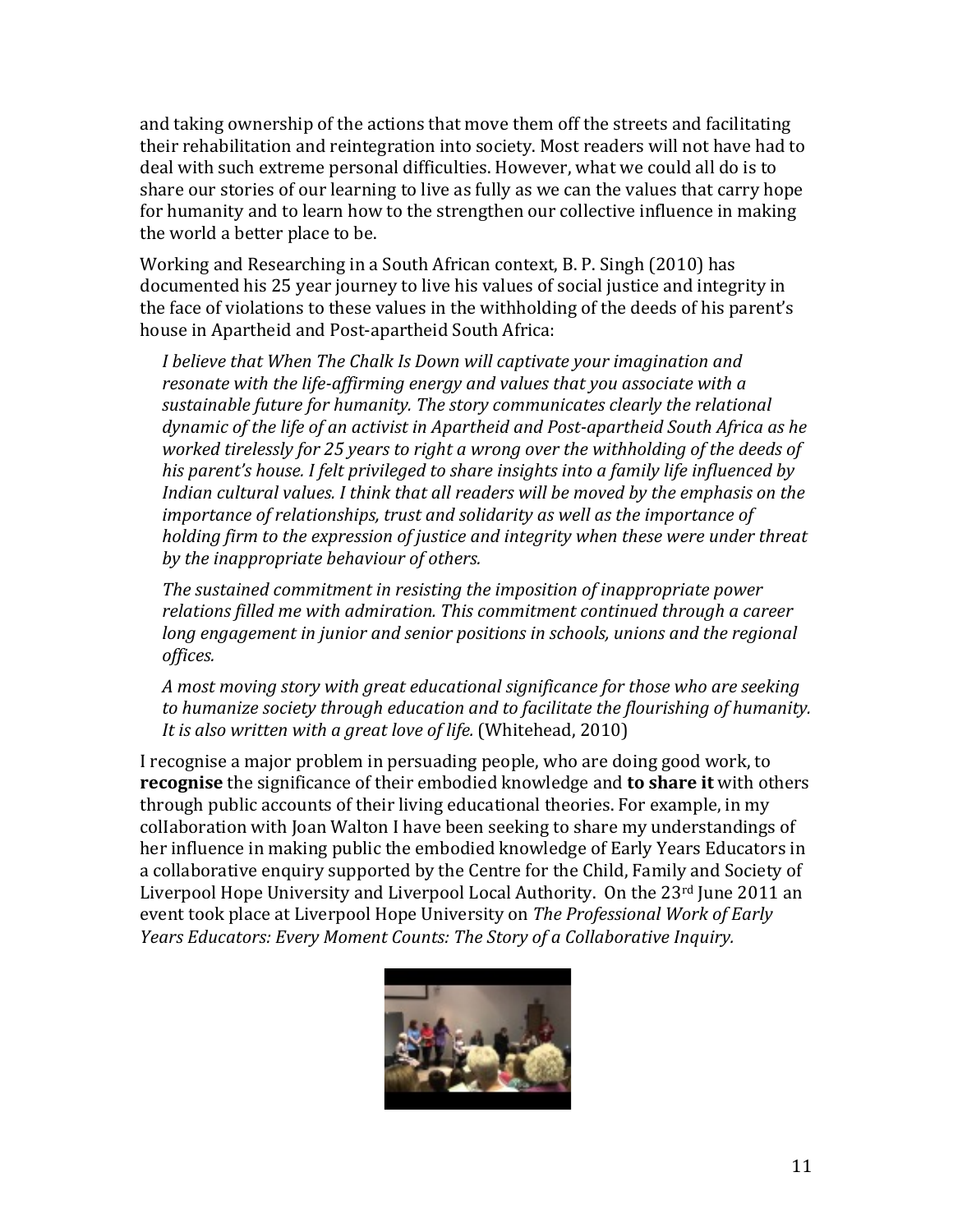## http://www.youtube.com/watch?v=7yM4fjitDao

I have been unsuccessful, so far, in sharing with Walton my understandings of her educational influence in a way that makes claims 'to know' the meanings of the embodied expressions of the values that Walton uses to give meaning and purpose to her life and work. I may of course be mistaken in my claim to know Walton's motivations and the explanatory principles she uses to explain her educational influence. Walton is sitting on the far left of the front of the above image. The clip is 3:13 minutes long and at 1:52 minutes Walton responds to the points that Debbie is raising about where does she go from here. Here are some extracts from the transcript of the video-clip for you to share some of the meanings being expressed. I then want to explain the meanings of the embodied expressions I am attributing to Walton that I am claiming are necessary to any valid explanation of her educational influence in making public the embodied knowledge of the early year's educators.

#### **Debbie 0:00 – 1:52 minutes**

0:00 – 0:29 All came down to Joan really encouraging us to think about our *core values and mine was always kindness...* 

0:29- 0.46 minutes I didn't realize the impact I made by working with the parents... I hadn't given it much thought, I just went in and did it.

*047* – I said to Joan one day I feel really deflated – but where do I go with this -I feel stuck. How do I take that forward and make other practitioners feel like I do that we are doing such an amazing job - we just don't realize that every single thing we do has an impact somewhere along the line….. we have to step back and actually see what we are doing and that's why I feel really stuck.... So *where do I go with this....* 

## **Joan from 1:52 – 3:13 minutes**

2:37 – 3.13 if you take an enguiry approach to learning... the whole point of an enquiry is that it is open ended and every question that comes up. every *frustration that comes up, every problem that comes up is another opportunity* to reflect again and say where do we go from here and this is the important *thing about it being*

a partnership between in this case the university and a local authority because *we are doing that it then becomes an issue collaboratively to look at so where do* we go where everybody is working together to find that way forward.

The words in the above extract from the transcript will be communicating some of the meanings that you can see and hear being expressed with the help of the visual data in the video. What I am claiming is that the digital technology, which allows you to move the cursor backwards and forwards along the clip, adds significantly to the meanings. I am thinking particularly of the communication of the expression of the meanings of Walton's embodied values and understandings. I know that I am bringing prior knowledge into my interpretation of the video. I am thinking of the prior knowledge of working with Walton in this collaborative project over the past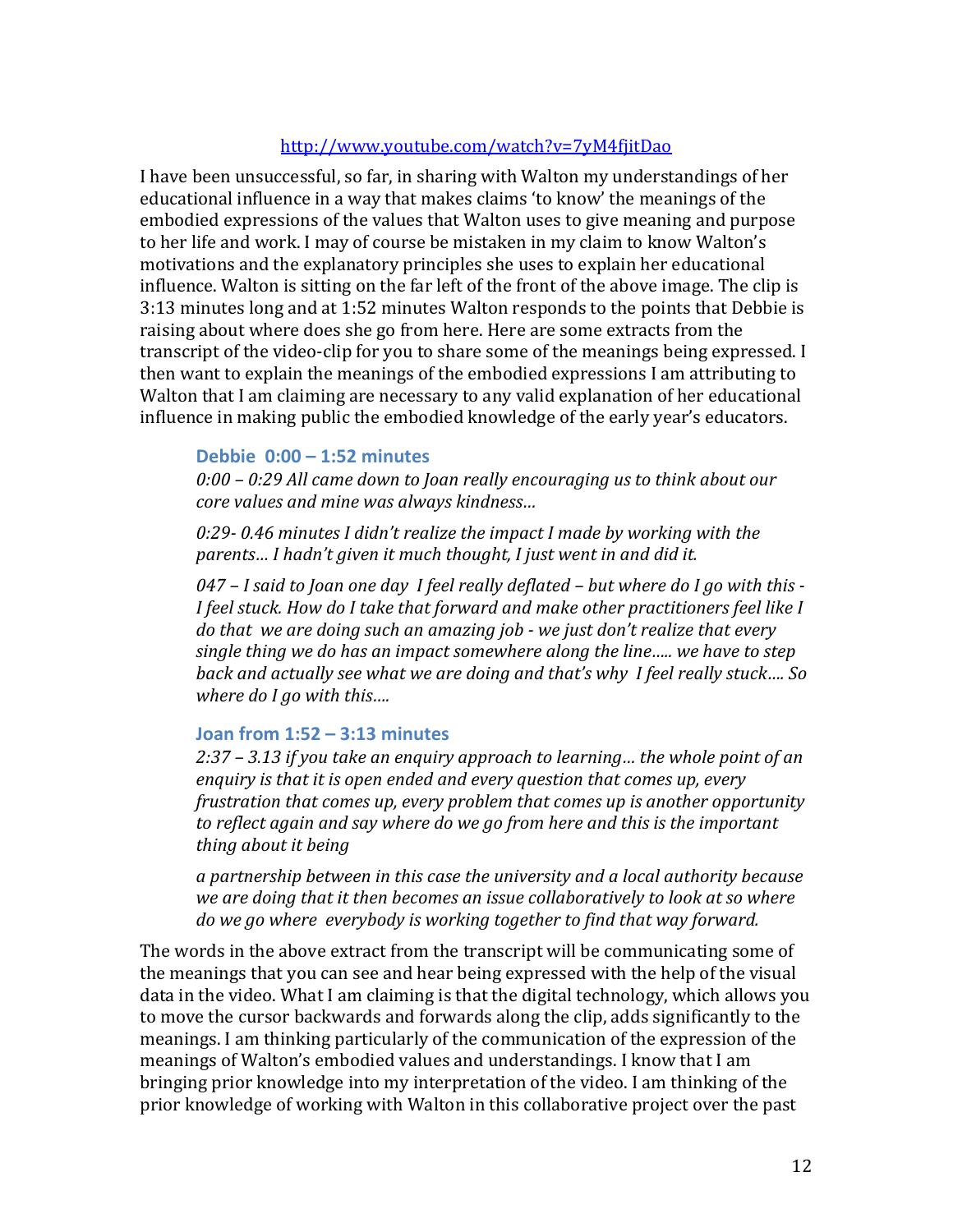12 months and during her doctoral research programme. I have seen both her sustained commitment to encouraging the individuals you can see in the above image to participate in the event and to the co-creation and sharing of the emerging vision of what the day could look like with everyone playing a part.

Here is what I have been unsuccessful at, so far, in developing with Walton a shared understanding of my claim to understand the expression of the following explanatory principles in an explanation of her educational influence in enabling the embodied knowledge of the educators to be expressed in this event (see http://www.actionresearch.net/writings/lhu/lhueyeprogjune2011video.pdf)

The first point I want to make is that the visual data enables you to see more of Walton's embodied expression of meaning than the words alone can communicate in the above extracts from the transcript. One of Walton's ontological values is the expression of a sense of a 'responsibility towards the wellbeing of all'. I am claiming that Walton is expressing this value both in her direct response to Debbie's frustration in not being above to see what comes next, and in her spatial, relational and contextual responsiveness to all the participants in the room. As you move the cursor slowly backwards and forwards between 1:52-3:13 I am asking you to concentrate on Walton's eye, head and hand movements as she speaks. As I watch these and recall listening to the words I feel that I am being invited into a space of enquiry. I feel that Walton is fully present in the sense of 'presencing' her values and understandings. She is taking Debbie's point seriously and offering developmental possibilities that could help to sustain a collaborative enquiry, not only with Debbie, but with all the participants. What I am seeing is Walton's expression of her value of a 'responsibility for the well-being of all'.

One of the purposes of Liverpool Hope University's Faculty of Education is:

To contribute to the development of knowledge and understanding in all fields of education, characterising all work with values arising from hope and love. *(Liverpool Hope University, 2009)*

I know that Walton subscribes to this purpose. Hence I am claiming that a valid explanation of her influence in making public the embodied knowledge of early years educators will include the above embodied expression of a sense of a 'responsibility towards the wellbeing of all', as shown in the visual data, in the explanatory principles of values arising from hope and love.

As the Phaedrus is a dialogue on love it seems most appropriate to acknowledge the importance of understanding philosophy as loving wisdom. One of the distinguishing characteristics of a philosophy is a theory of knowledge that communicates the meanings of the standards of judgment that can be used to evaluate the validity of the contributions to knowledge being made from within the particular view of philosophy. I am suggesting that new living standards of judgment are needed to evaluate the validity of claims to knowledge from a living theory perspective. One of these living standards is a sense of 'a responsibility towards the well-being of all'.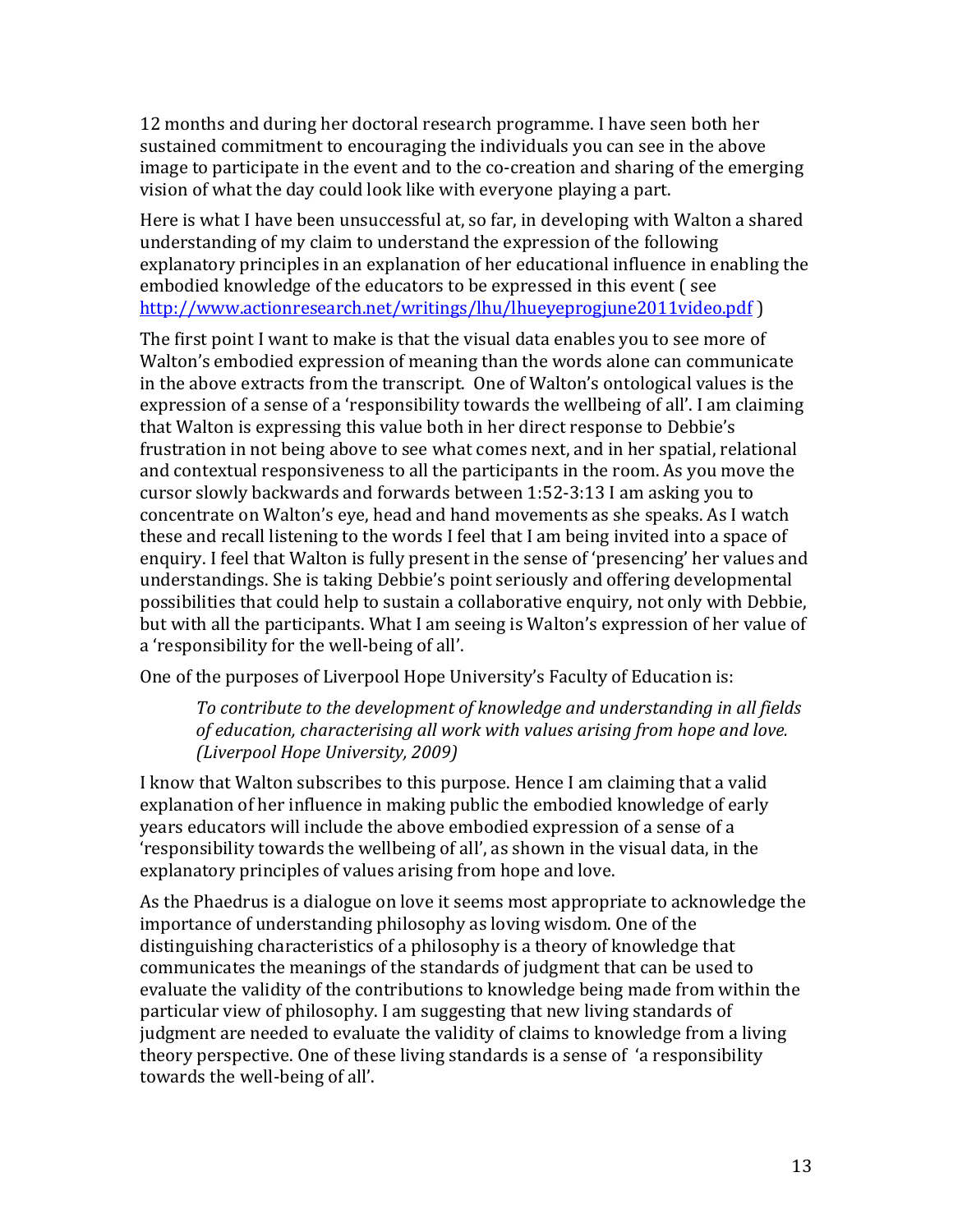Let me further illustrate the contribution that our educational community, at Bath and Liverpool Hope University, could make to your creation of a new Greek theory of knowledge from our work in supporting action research approaches in the inservice education of teachers (Lomax & Whitehead, 1998; Farren, Whitehead & Bognar, 2011). I am thinking specifically of the materials made freely available by practitioner-researchers from my Living Theory Action Research Homepage at http://www.actionresearch.net.

Because of your interest in active research in in-service teacher education I think that you may find particularly significant the materials in the section, 'Master Educators' Writings'. This contains many accounts from teacher-researchers as they work at improving practice and generating knowledge. The process of carrying out an action research enquiry with teachers on an in-service programme is outlined in the section accessible from the homepage on *Action planning in improving practice and in generating educational knowledge* from:

## http://www.actionresearch.net/writings/jack/arplanner.htm

The process involves action reflection cycles of defining concerns; developing action plans; acting and gathering data; evaluating the effectiveness of actions in terms of values, skills and understandings; modifying concerns, plans and actions in the light of the evaluations; the construction of a description and explanation for the professional learning of the teacher which constitutes their living educational theory. I was helped to explicate this action-reflection cycle in working with 6 teachers for a sustained enquiry into improving learning for 11-14 year olds in mixed ability science groups (Whitehead, 1976).

In the 'Master Educators' Writings' section there are examples of teachers' action enquiries from primary/infant, secondary schools and higher education. Perhaps of most significant, in developing living educational theory approaches to improving practice and generating knowledge, are the living educational theory, doctoral theses and masters dissertations at

http://www.actionresearch.net/living/living.shtml. These have involved a minimum of 5 years of sustained educational enquiry into improving practice and generating knowledge and include both Charles' (2007) and Phillips (2011) theses.

## **Jean McNiff's Creativity in Supporting Teachers' In-service Action Research Programmes; A Methodology of Care.**

I want to stress the importance of the 'Masters Programme' section of the Homepage because it is focused on the creative and generative process of getting the action research started. The work of Jean McNiff (a member of our group) in the U.K. and Ireland (1992, 1996,1999) has been particularly useful in showing how to form and sustain teacher action research groups. Her latest work on Action Research as 'A Methodology of Care' (McNiff, 1999) shows how this fundamental human value can be integrated within an action research process with teachers.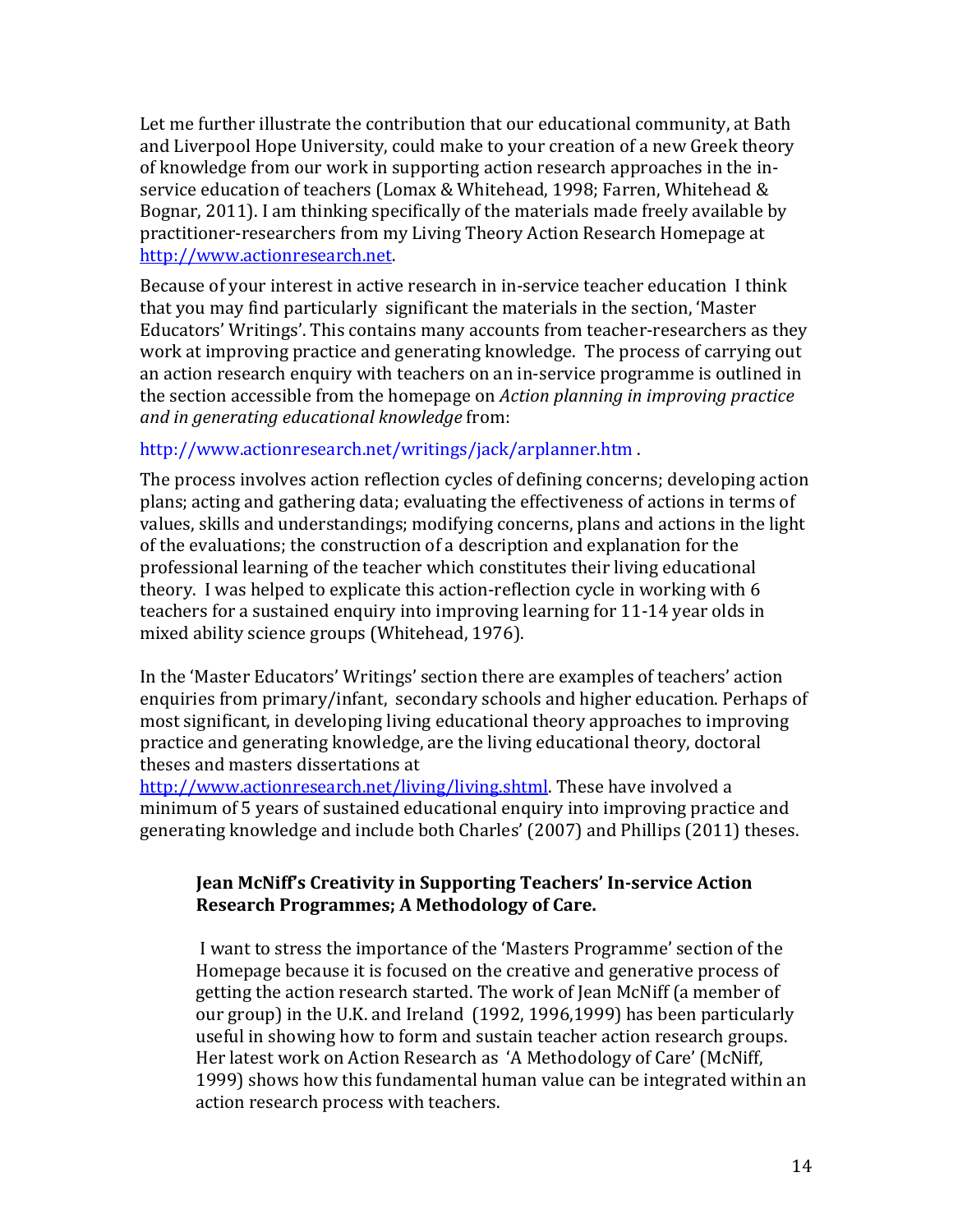In her work with Una Collins in Ireland (McNiff and Collins, 1994) Jean gives a clear illustration of how to move from the values of teachers, to action plans, to action and to the accounts produced by the teachers about their own learning. These processes are fundamental to the creation of a living theory approach to teachers' professional development and are not initially focused on getting work accredited by a University. These processes are the generative heart of the process. On the basis of these processes it is possible to support teachers in their in-service education and training to gain further professional/academic qualifications from their classroom enquiries with their students as they work at helping their students to improve their learning. It is from the action research of such teachers that I think it will be possible to create a new Greek theory of knowledge.

Over the past twelve years Professor Jean McNiff has established her work at the forefront of the international action research community. The resources on her web-site at http://www.jeanmcniff.com/ draw attention to her many publications and her pioneering work in spreading the influence of action research in the UK, Iceland, Canada, Dubai, South Africa, New Zealand, China and Ireland. I think that you may find particularly useful in generating your own living educational theories, the action research theses supervised by Jean McNiff at http://www.jeanmcniff.com/theses.asp You can also see the latest work being supported by Jean McNiff at York St. John University in the UK in the 2012 Conference on Value and Virtue in Practice-Based research at http://www.yorksj.ac.uk/education--theology/faculty-of-education-theo/facultyevents/value-and-virtue.aspx

In the section on 'Living Theory Theses' you will find further M.Phil. & Ph.D. Theses from the following teacher researchers who have created their own living theses as they ask, answer and answer questions of the kind, 'How do I improve what I am doing?'.

### **Kevin Eames' and Moyra Evans' creativity in supporting school-based** teacher-research and contributing to the professional knowledge-base  $of$  education.

If you want to understand how school and university teachers have established teacher-researcher groups in schools do study the Ph.D. Theses of Moyra Evans (1995) and Kevin Eames (1995). Evans explains how she helped to form and sustain an action research group through her work as a deputy headteacher with responsibilities for staff development. This action research approach to the in-service development of teachers has been highlighted in Professor Pam Lomax's 1998 Presidential Address to the British Educational Research Association. It has led to the award of Ph.D., M.A. degrees and Diplomas for teacher-researchers as they explicate their practice-based knowledge. For those of you who want to develop a new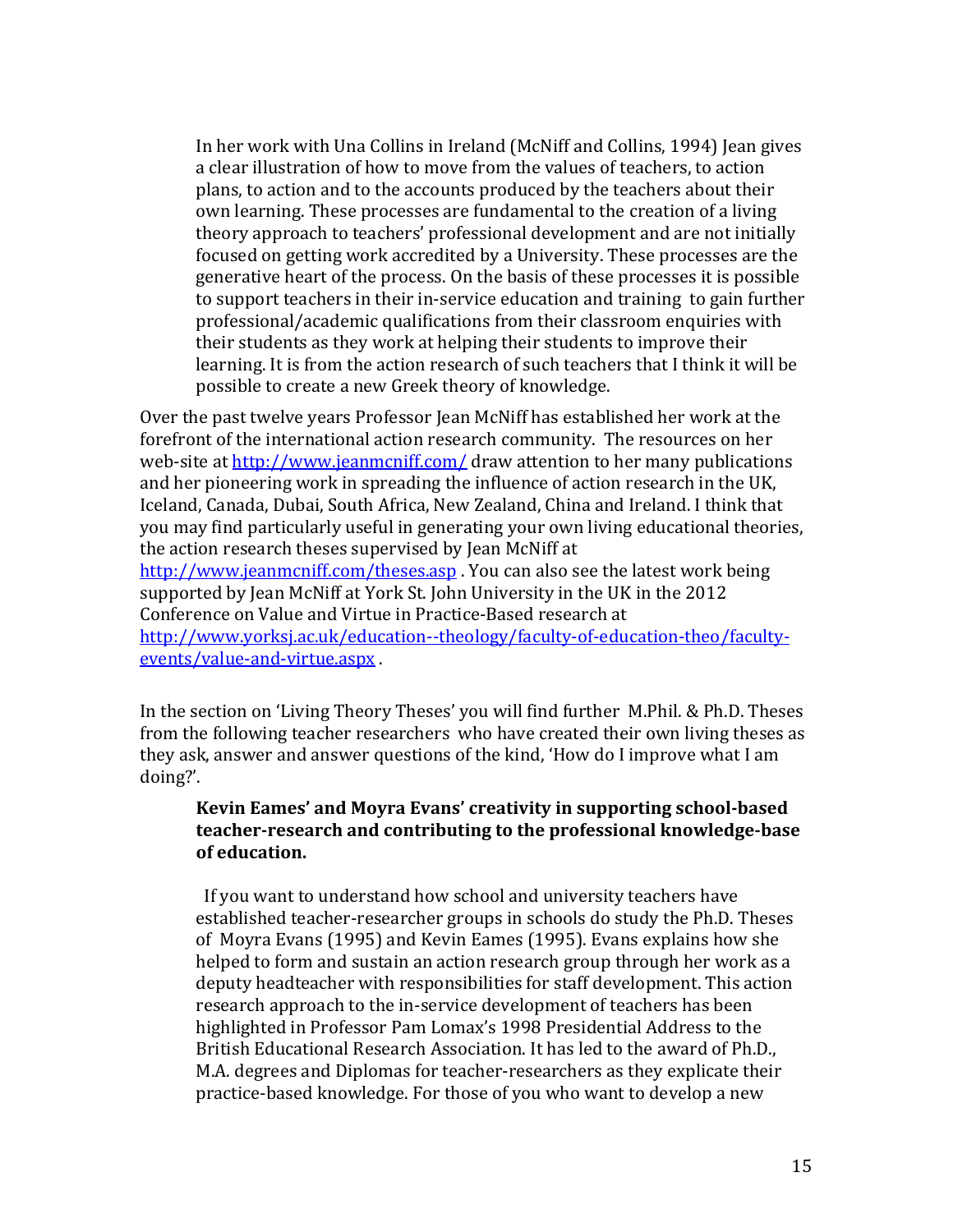Greek theory of knowledge, which can integrate valuable contributions from the old view, I suggest that a study of Eames' (1995) theses on the professional knowledge-base of teaching will repay your close attention. In my paper presentation to the BERA Symposium at AERA in Montreal (Whitehead 1999 - which you can download from the JW's Writings section of the webpage), I show how the work of Eames can contribute to the creation of a new discipline of educational enquiry and hence a new form of educational knowledge.

## The BERA Symposium at AERA 1999 Pam Lomax, Jack Whitehead, Moyra **Evans and Zoe Parker and the BERA 2009 Symposium with Jean McNiff, Jack Whitehead, Jane Renowden, and Marie Huxtable.**

For those academics amongst you who also want to engage in action research in your in-service education as university teachers I suggest you access the four papers presented at the BERA Symposium at AERA 1999. The Symposium is on 'Creating Community through Educational Research'. It focuses on the action research of four university teacher-researchers (Lomax, 1999; Whitehead, 1999; Evans, 1999; Parker, 1999) and stresses the importance in developing action research for teachers, of community, autobiography, disciplined enquiry and providing emotional support in the conduct of teachers- action research. In my paper on the creation of a new discipline of educational enquiry you will see the Greek influence on the dialogical and dialectical forms of educational knowledge which I am claiming can emerge from this new discipline of educational enquiry. I am hoping that these papers will stimulate your interest in creating a new Greek theory of knowledge in teacher education. In my view you could develop such a theory to help the world to move forward into the new millennium just as a Greek theory of knowledge helped the world to move forward into the first millennium. In Parker's paper you will see the importance she gives to revealing the values which can describe and explain our professional learning in the self-creation of the autobiographies of learning. Lomax explains the significance of a double dialectic of learning as we work at improving our own and our students' learning. Evans contributes her insights into the value of writing 'fictional stories' in overcoming difficult emotional tensions in the action research process. Each contributor acknowledges the importance of dialogues and dialectics in their in-service education.

The 2009 BERA Keynote Symposium on Explicating A New Epistemology For Educational Knowledge With Educational Responsibility was presented on the  $3<sup>rd</sup>$ September 2009 at the British Educational Research Association Conference in Manchester (http://www.actionresearch.net/writings/bera/bera09keyprop.htm).

#### *Overview*

The overall coherence of the symposium is in the explication of the epistemology transformation of educational knowledge under discussion in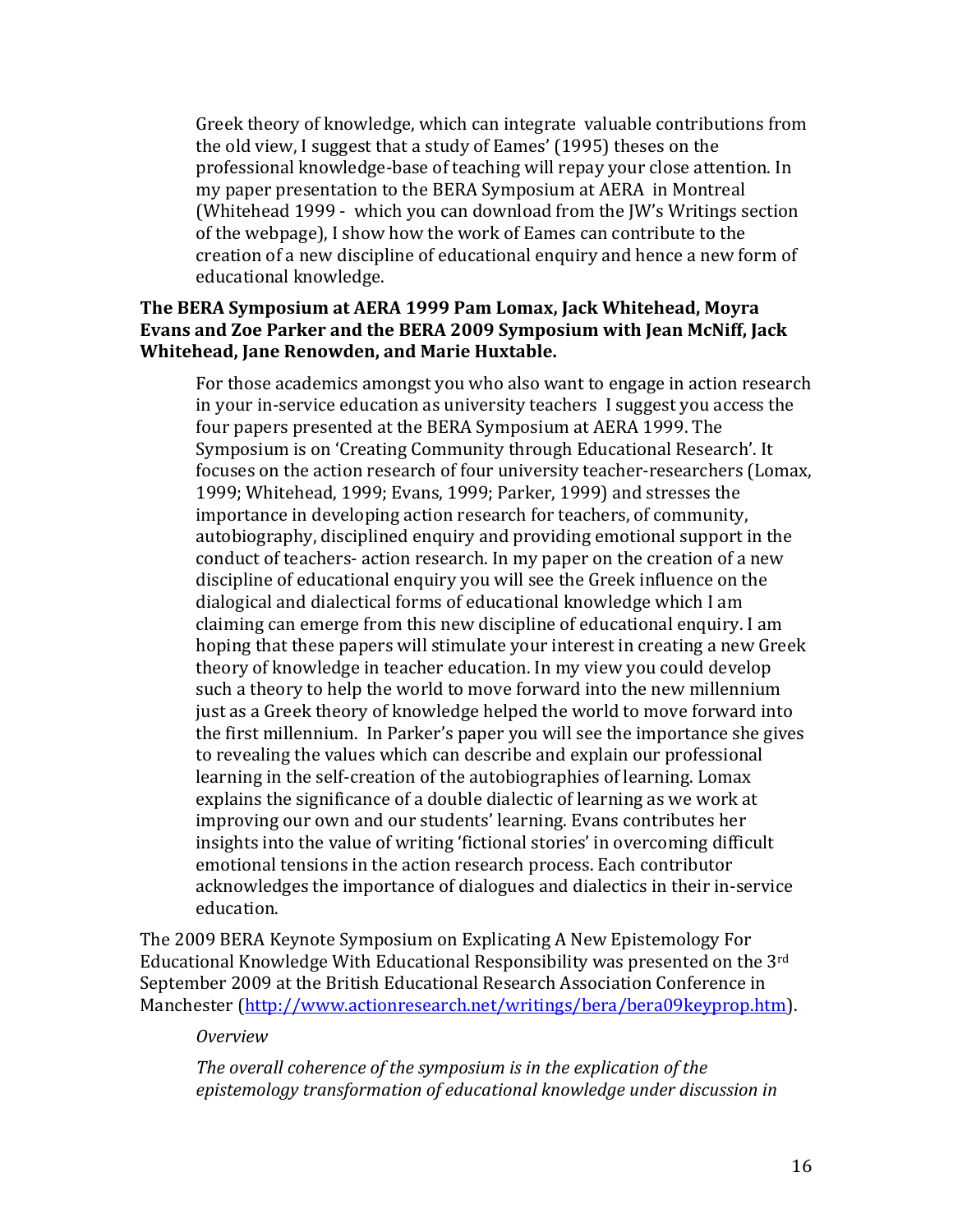*Open Dialogue in the 2008 issues 102, 103, 104 and 105 of Research Intelligence.* The new epistemology has been created in the explanations that practitioner-researchers have produced for their educational influences in *learning.* These include explanations of their educational influences in their *own learning, in the learning of others and in the learning of the social formations in which they are living, working and researching. The idea of living educational theories is introduced to distinguish these explanations from the explanations of education researchers who are making their contributions* to knowledge in disciplines of education other than a discipline of educational enquiry. The data-base for the explication of the new epistemology will include over 30 doctorates that have been successfully completed between 1988-2009.

Epistemological coherence is provided by a new unit of appraisal, living standards of *judgment and a living logic of inclusionality.* The unit of appraisal *is* the individual's explanation of their educational influence in learning. The *meanings of living standards of judgment are clarified in the course of their emergence* in the practice of educational enquiries in doctoral and other research programmes. The clarification includes the use of principles of rigor and personal and social validity. A living logic of inclusionality forms the epistemological coherence through integrating insights from propositional and dialectical theories without the usual problem arising between adherents of propositional and dialectical logic denying the rationality of the other's logic.

*Methodological coherence is provided by narratives that integrate action* reflection cycles in enquiries of the kind, 'How do I improve my practice?' Some of the narratives will include video-data, from educational relationships, to *clarify ostensively and develop meanings of living standards of judgment. These* standards include the value of educational responsibility for distinguishing the *research as educational.*

*Conceptual coherence is provided by a view of educational research that is* distinguished by the expression of educational responsibility in educational relationships in educational spaces. In this view of educational research the *contributions of education researchers provide insights for the generation of educational theory.*

*Evidence* will be presented to show the demonstrable international significance *of living theory educational research upon practice, policy and theory in the* UK, the Republic of Ireland, China, Japan, Canada, Croatia, India and South *Africa.*

#### **The Dialogues and Dialectics of Andy Larter and Peter Mellett**

There are two works which may be particularly useful to you in creating a new Greek theory of knowledge for teacher education. I am thinking of the work of Andy Larter and Peter Mellett, two action researchers who have received their higher degrees from the University of Bath. These are available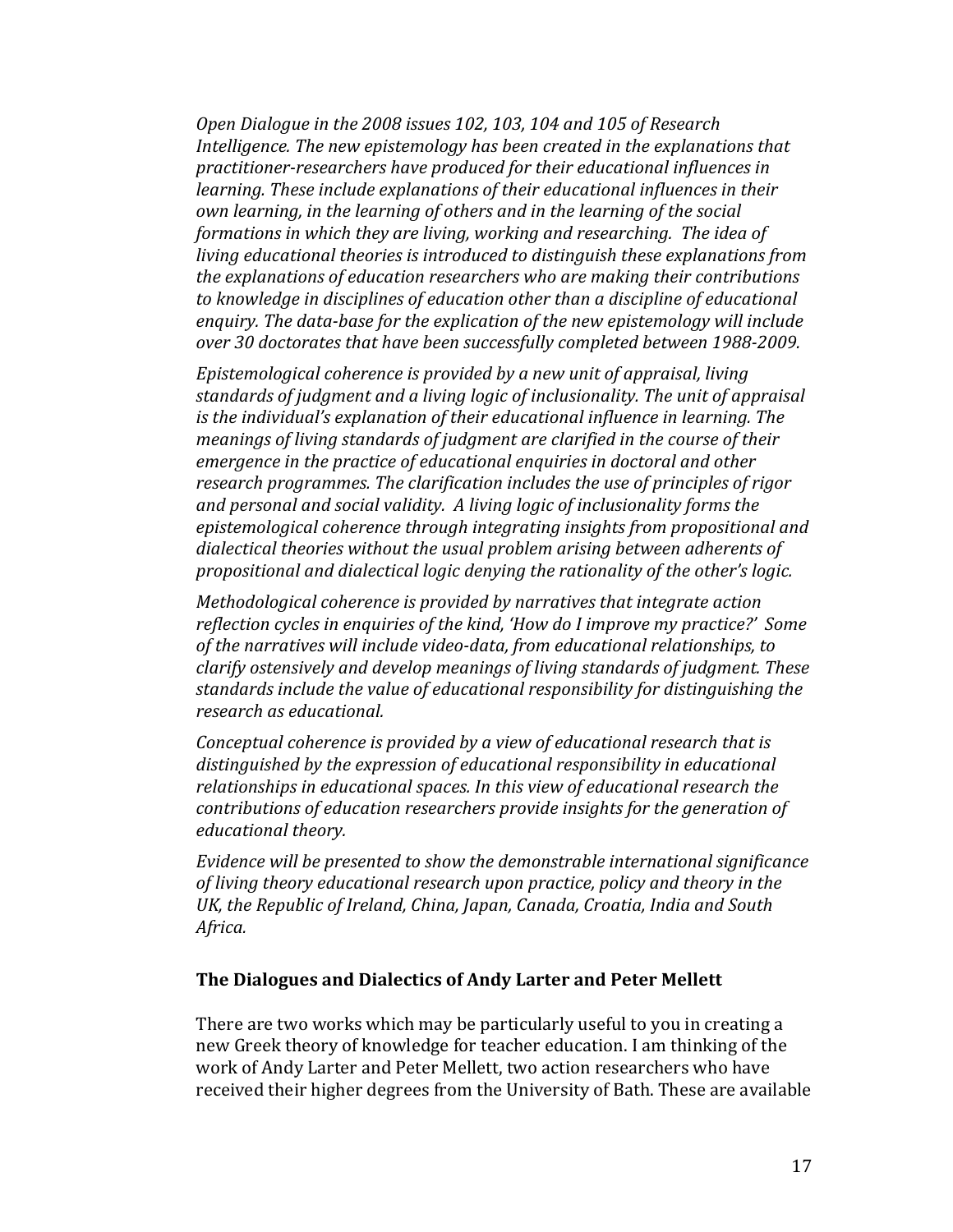for you in the 'Living Theory Theses' section of http://actionresearch.net. Andy Larter shows the improvisatory nature of theories from action research (Winter 1998) in his response to being handed a 'racist' poem in one of his English lessons. By chance, the conversation with his pupil was video-taped and Andy has analysed his learning from experiencing himself as a living contradiction as he viewed the video. In the conversation, intended to open up the issues of racism for discussion, he saw his body language communicating a different message from the one he intended. Larter's theses shows a dialogical and dialectical form of representation for the in-service learning of a professional educator.

Peter Mellett's (1994) work may also hold the key to the development of a new Greek theory of knowledge. In his master's dissertation on 'Making the Break' Mellett asks, 'How can I undertake and understand my search for an enhanced comprehension of my life through moving beyond forms of existence *that are founded in 'mere formal rationality and instrumental reason?'* His dissertation describes and explains his educational journey, in love and understanding, as he creates himself in his educational enquiry through dialogues with himself and others. He pushes himself to develop a new view of knowledge which acknowledges the value of the Aristotelian tradition without being contained within it.

Mellett's educational influence in his continuing educational enquiry can be appreciated in the International Construction Management Unit offered by the University of Bath (Mellett 2011).

## The feminist values, classroom and school management practices of Erica **Holley and Moira Laidlaw and the living theory research of Joan Walton.**

I also want to draw your attention to the living theory theses of Erica Holley (1997) and Moira Laidlaw (1996). Holley shows her in-service teacher education as a senior manager in a secondary school as she works at both improving her own classroom practice and improving an appraisal system with her colleagues. She does this whilst retaining the integrity of her feminist values in the face of the influence of government-driven, economic rationalist policies (McTaggart, 1992).

Moira Laidlaw's work is another outstanding illustration of the value of teacher-research which is focused on improving classroom learning. You can access her living theory Ph.D. from the 'Living Theory' section and access two further papers by Laidlaw from the 'Values' section of the Homepage. These papers show what it means for her to live her valuing of equal opportunities with her pupils. These two papers are particularly important because they focus on the provision of evidence in relation to her influence on her pupils' learning. They communicate her values as the living standards of judgment to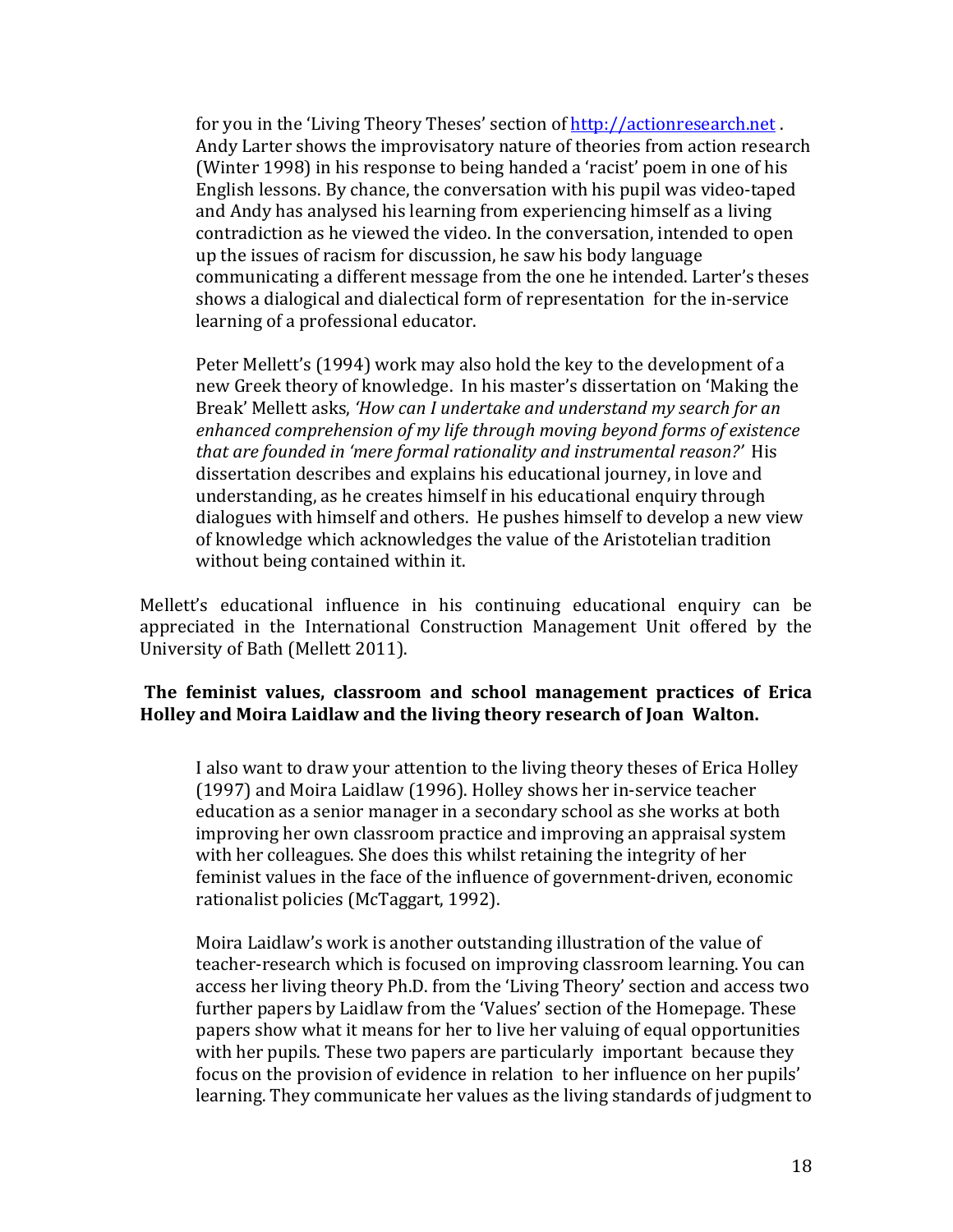which she holds herself accountable as a professional educator. She shows how the meanings of her values which are embodied in her educative relationships with her pupils, emerge through time in enquiries of the kind, 'How can I help you to improve your learning?'

Joan Walton is the Director the Research Centre for the Child, Family and Society at Liverpool Hope University and, as I have described above, is developing the Centre as a collaborative enquiry (Walton, 2011a, b & c). I think that you will find most useful her latest publication on A living theory approach to teaching in higher *education* in the Educational Action Research Journal (Walton 2011c).

#### **My own writings**

In the section on 'Jack Whitehead's Writings' at http://www.actionresearch.net you will find a paper of mine on Creating a Living Educational Theory from Questions of the Kind, 'How do I Improve my Practice? This was first published in the Cambridge Journal of Education in 1989 and the reason I mention it is that other researchers have commented on its value for introducing teacher-researchers to the idea that they can create their own living theories. In this section, will also find my papers for the BERA Symposium at AERA 1999, my 1998 contributions to the Educational Studies Association of Ireland, The Ontario Action Researcher and Teaching Today for Tomorrow.

The writings cover the years  $1976 - 2011$  and document the growth of my educational knowledge as I deepen and extend my explanations of educational influences in my own learning, in the learning of others and in the learning of the social formations in which I live and work with the enquiry, 'How do I improve what I am doing?'. The earlier writings from 1976-1985 are focused on the 'how' of methods. In 1985 I begin to focus on an analysis of an individual's educational development. By 1999 my doctoral thesis offers a dialectical epistemology for a discipline of educational enquiry. In 2002 an extension and transformation of my epistemology begins with a move into an inclusional awareness of space and boundaries. This transformation includes a shift in perception into a relationally dynamic understanding of embodied values as both explanatory principles and living standards of judgment. By 2005 digital technologies with visual and multimedia narratives are helping to clarify, communicate and evolve the meanings of the expression of embodied values in practice. By 2008 values and understandings are being clarified and evolved through living boundaries with an emphasis on explicating the nature of living theory methodologies. There is also an emphasis on the importance of combining voices and collaborative enquiries. The 2011 presentations are increasingly engaging with educational influences in the learning of social formations across institutional and national cultures and boundaries:

1976 - Improving Learning for 11-14 Year Olds in Mixed Ability Groups http://www.actionresearch.net/writings/ilmagall.pdf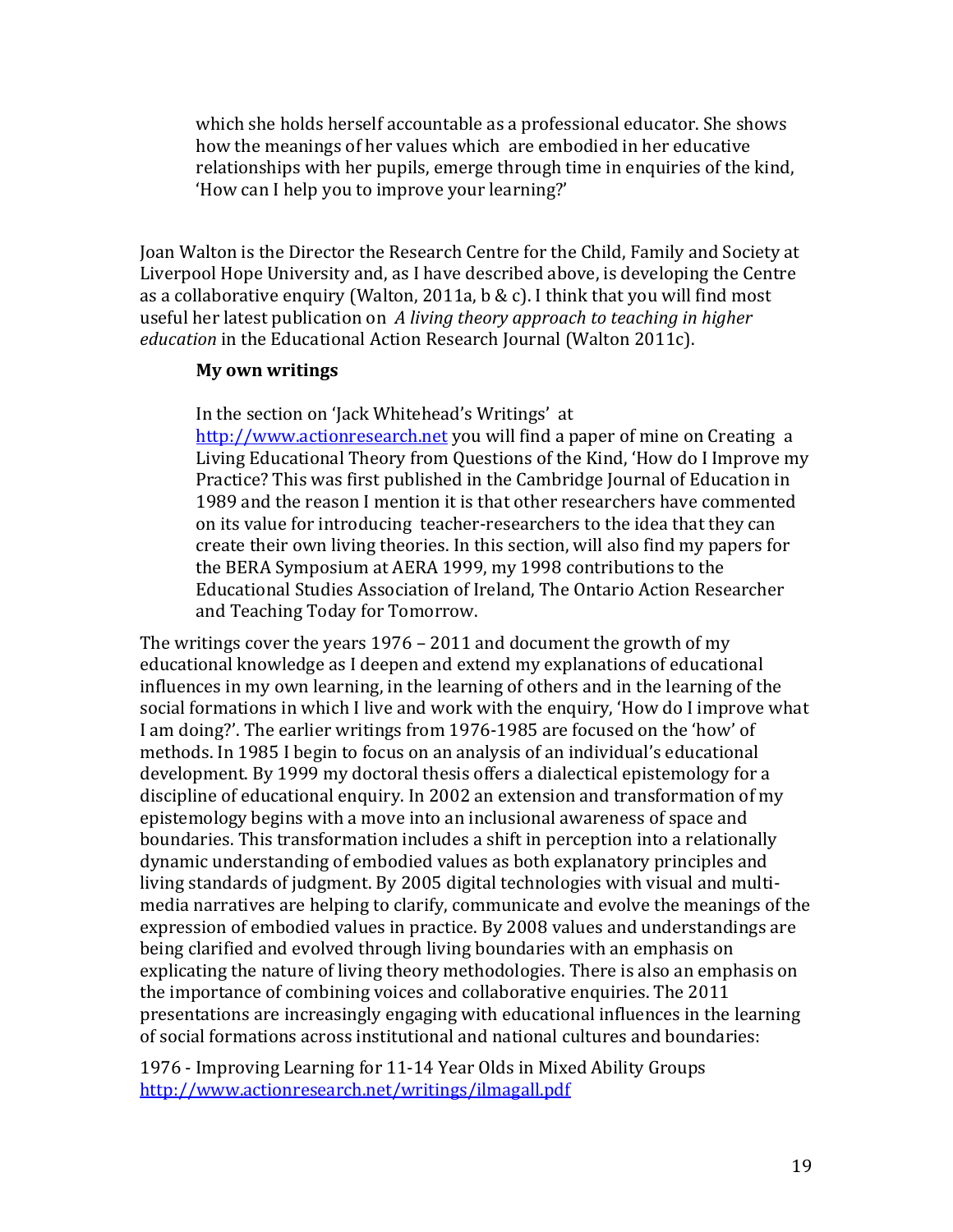1985 An analysis of an individual's educational development - the basis for personally orientated action research. http://www.actionresearch.net/writings/bk93/5anal.pdf

1999 How do I improve my practice? Creating a New Discipline of Educational Enquiry.

http://www.actionresearch.net/living/jack.shtml

2001 Living Standards Of Judgement In What We Know And How We Know It http://www.actionresearch.net/writings/aera01stand.htm

2005 Living inclusional values in educational standards of practice and judgement. http://oar.nipissingu.ca/PDFS/V821E.pdf

2005 (with Margaret Farren) Educational Influences In Learning With Visual Narratives.

http://www.actionresearch.net/writings/monday/mfjwwebped2.htm

2008 Combining Voices In Living Educational Theories That Are Freely Given In Teacher Research. http://www.actionresearch.net/writings/aerictr08/jwictr08key.htm

2008 Collaborative Living Educational Theory Action Research in China. http://www.actionresearch.net/writings/jack/jwkeynotechina8june08.pdf

2008 Using A Living Theory Methodology In Improving Practice And Generating Educational Knowledge In Living Theories. http://ejolts.net/node/80

2008 How Are Living Educational Theories Being Produced And Legitimated In The Boundaries Of Cultures In Resistance? http://www.actionresearch.net/writings/jack/jwmanchester170308.htm

2011 A Creative, Relationally Dynamic Framing For Four Presentations At The 2011 American Educational Research Association. Continuing My Educational Enquiry, 'How Do I Improve What I Am Doing?' With The Generation Of Living Educational Theory. 

http://www.actionresearch.net/writings/aera11/jwframingaera2011.pdf

2011 Theories Produced By Practitioner Researchers: Contribution To Improvement Both Locally And Globally. http://www.actionresearch.net/writings/jack/jw16-11-11bergen2011.pdf

**International Links**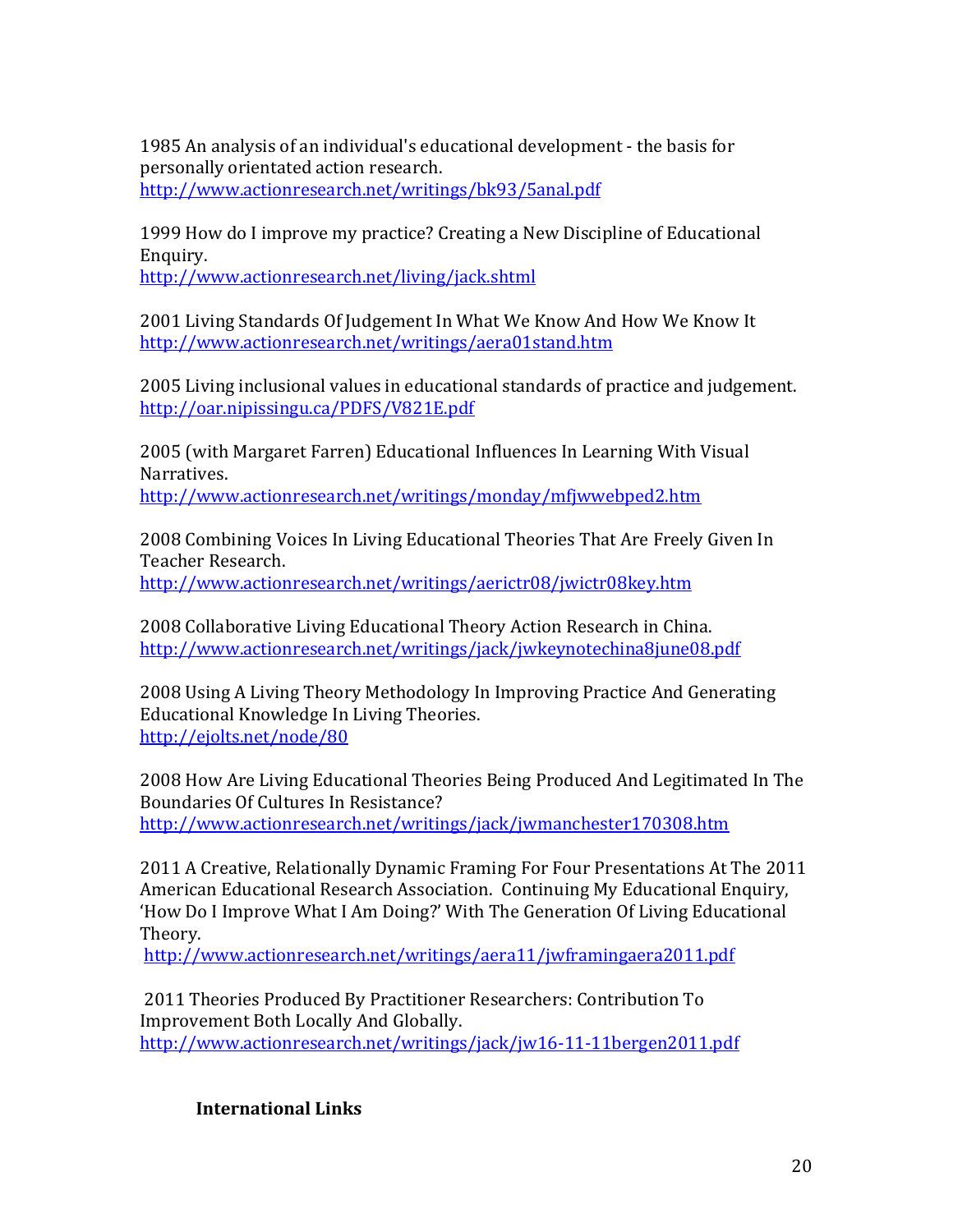Perhaps the most significant section on the action research Homepage is the section which links to other Homepages of interest. This gives you immediate access to action research resources from around the world. If you are interested in initial teacher education Tom Russell at Queen's University in Ontario, Canada, has developed programmes of action research with his novice teachers and you will see, in the section on 'Novice Teachers at Queens University Ontario, with Tom Russell', that Tom has encouraged his novice teachers to undertake their own action research. Tom's credibility as a university teacher who is advocating action research approaches is largely due to his willingness to practice what he preaches by engaging in his own self-studies (Korthagen & Russell, 1995).

Perhaps one of the best international link for action research is the Southern Cross University webpage on Action Research Resources. You will gain access from this page to several influential e-mail lists of action researchers from around the world and Bob Dick is doing a splendid job in facilitating the development of these communities.

I also want to draw attention to the practitioner research supported by Jacqueline Delong at Brock University. If you go to

http://www.spanglefish.com/ActionResearchCanada/ and access both the Brantford Master's Cohorts of 2010 and 2012 and the Bluewater Master's Cohort you can read the living theory accounts tutored by Jacqueline Delong. These include Norma Bingham's *Beyond Expectations: How do my core values impact my new* position as Itinerant Teacher for Educational Technology, Elementary Panel? :

*Action research is a strategy to help you live in a way that you feel is a good way.* It helps you live out the things you believe in, and it enables you to give *good reasons every step of the way.* 

*Action research, then, is a methodology which helps me explain to others why I behave the way I do and how my personal beliefs are mirrored in my actions.* 

You can also access Elizabeth Campbell's *Journey to the Otherway: How Can I Improve My Practice By Living My Values of Love and Joy More Fully?* 

*Abstract: This paper captures my journey to create a living educational theory. In an effort to answer the question: "How can I improve my practice by living my* values of love and joy more fully?" in an authentic and meaningful way. I *make use of methodological inventiveness and alternative representation. Throughout the project, I share narratives, reflections, paintings, video clips,* songs and voices of "the Other" to articulate, explicate and validate my values *and living educational theory.*

#### **With Action Research Ireland; Ontario Action Researcher; Teaching** Today for Tomorrow; DIVERSE; EJOLTS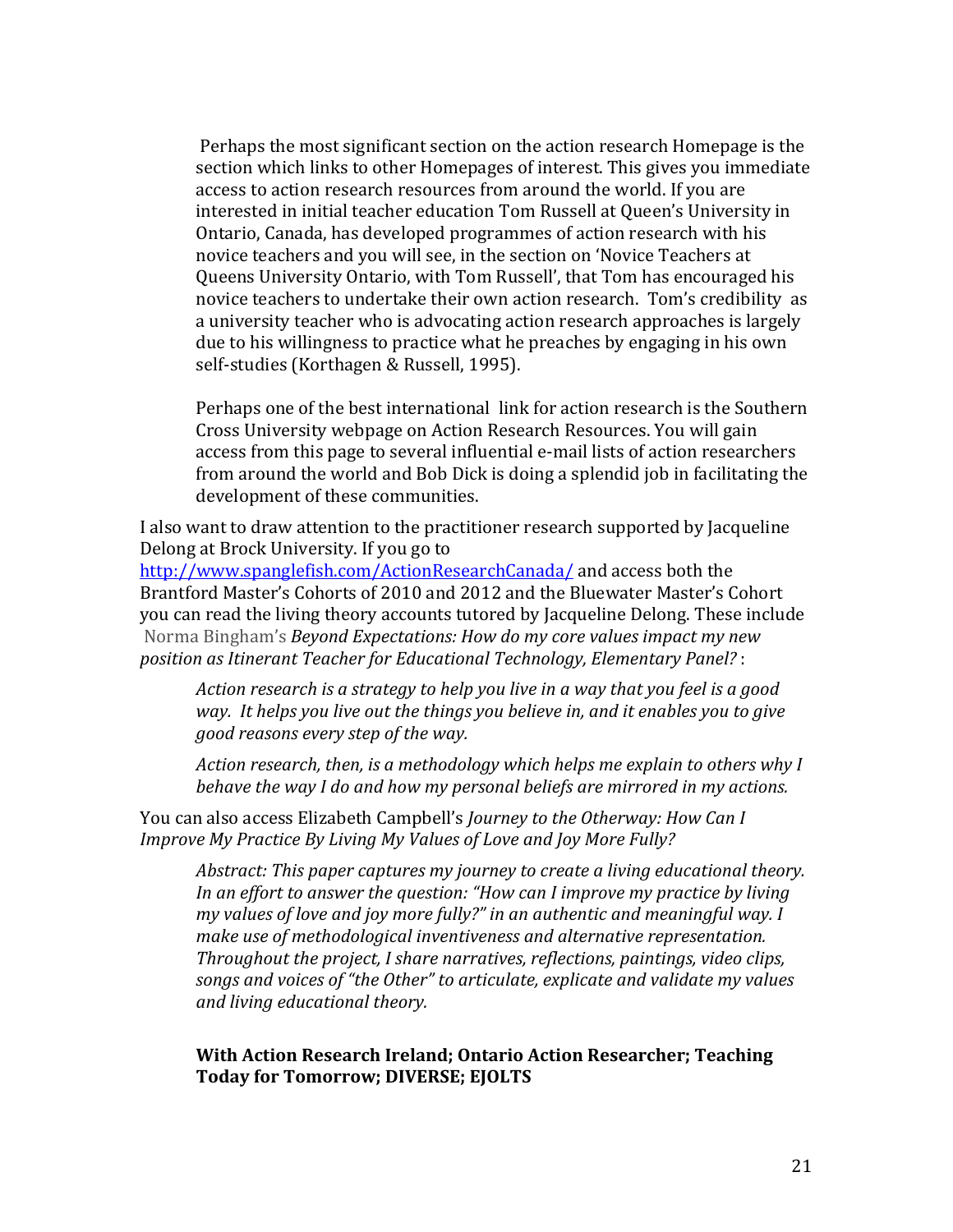One of the benefits of being invited to address international conferences is that it has given me the opportunity to see the excellent work being undertaken to support action research in teacher education in different countries. If you go into the Action Research Ireland Homepage and click on the Educational Studies Association of Ireland (ESAI) Action Research Conference 'Action Research and the Politics of Educational Knowledge'. You will be able to download my keynote on 'Developing Research-based professionalism through living educational theories'. In this paper I explained how the development of teacher professionalism in Ireland could learn from some of the mistakes of standards-driven agenda of the Teaching Training Agency in England and Wales and learn from some of the excellent work being carried out by Fran Squires at the Ontario College of Teachers. If you go into the Homepage of 'The Ontario Action Researcher' and click on the 'New Issue' you can download a paper on 'Continuously Regenerating Development Standards of Practice In Teacher Education: A Cautionary Note For The Ontario College of Teachers' (Delong & Whitehead 1999). This paper demonstrates the danger of applying a standards-driven curriculum for teacher education as a technical exercise. It shows the danger of stifling the teachers creative energies of mind which are needed to direct the technical skills.

If you select the Homepage of the electronic journal, 'Teaching Today for Tomorrow', a journal about education and teaching published by the Seven Oaks School Division, in Canada, and click on Issue 11 (Fall 1998) you will see find a keynote I presented to the Ontario Education Research Council Conference in 1997 on 'Educational Action Research and the Construction of Living Educational Theories'. This paper updates the ideas in the original paper in the 1989 Issue of the Cambridge Journal. The Action Research Kit joint produced by the Ontario Public School Teachers' Federation, Nippissing University and the Brant County Board in 1997 is also an excellent set of resources for those who want to support action research on a systems wide basis.

**DIVERSE** (Developing Innovative Visual Resources for Students Everyone) 2011 was hosted by Dublin City University with the leadership of Yvonne Crotty. Crotty, along with her colleague Margaret Farren (et.al., 2011), is at the forefront of the use of digital technologies and multi-media narratives in improving practice and generating knowledge in the workplace. A special issue of the Educational Journal of Living Theories **(EJOLTS)** has just been published with a foreword and paper by Crotty, (2011), *Through the enlightened eye and I – am I bringing creativity and* visual literacy into Higher Level Education? An introduction to the Special Issue on *Digital Creativity in the Workplace.* This contains four contributions from Crotty's Masters students and shows what is being accomplished in the use of digital technology in Master's programmes at Dublin City University. I do commend this Special Issue to you. You might be able to draw some insights from EJOLTS that could be of use to you in the development of educational research in Greece.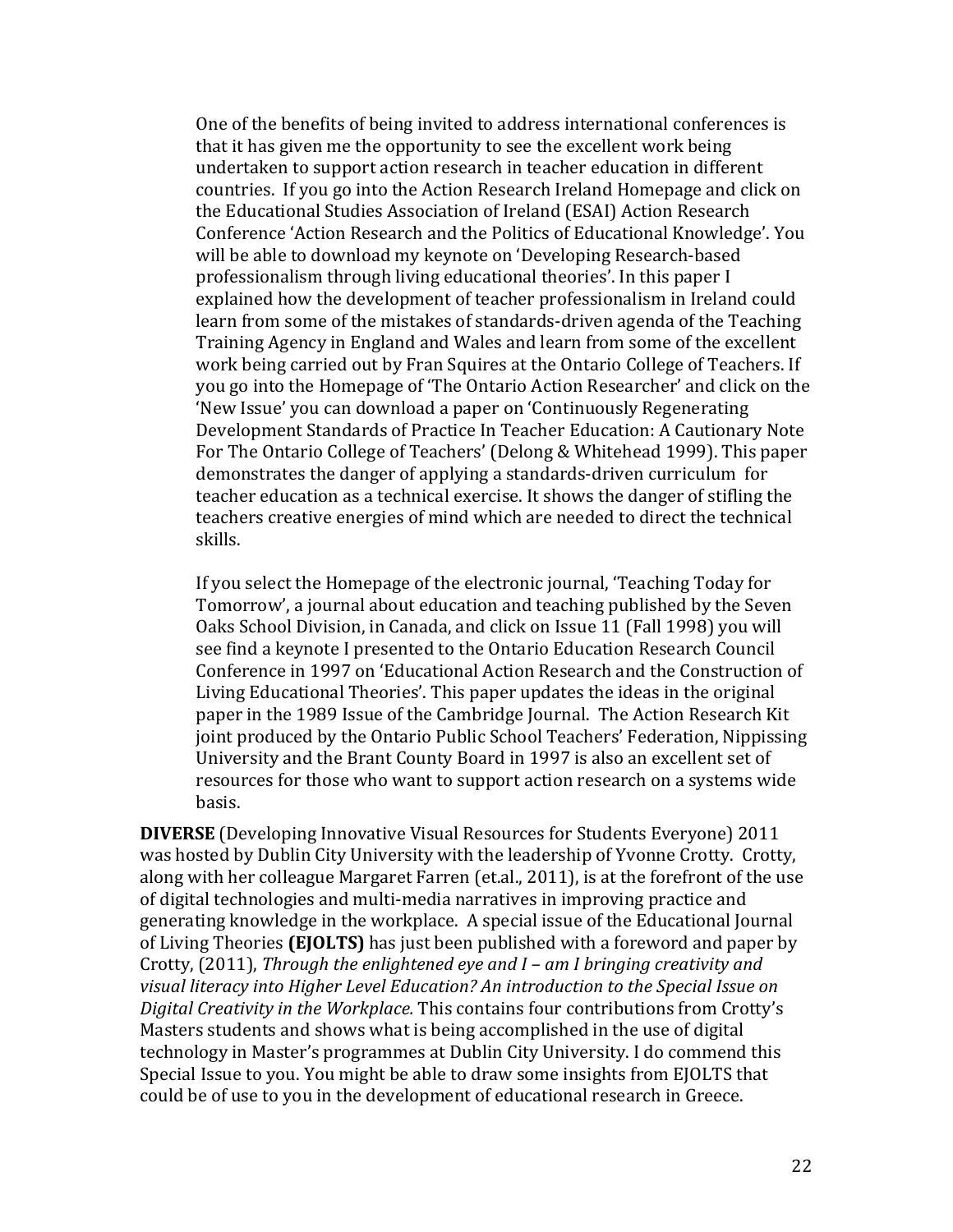### Integrating standards, teacher-led reform and central agency support in the creation of living educational theories in the process of helping students to improve the quality of their learning.

This brings me to my final point about the many lessons still to be learnt in the process of developing action research approaches to the improvement of teacher education. I am drawn to Elliott's point that:

"Centralized social engineering in the form of standards-led curriculum development cannot deliver the fundamental changes in pedagogy that will need to occur if our future citizens are not going to be anything more than passive consumers in a society controlled by market forces and governed by market values." (Elliott, p. 159, 1998)

In the work I have presented so far I have stressed the importance of supporting individual teachers in their action research to improve their classroom practice through enquiring how to live their values more fully. There is much to be achieved within the present institutional and curriculum structures. There is also however, much that is constraining within the present structures. These constraints will need transforming into supports, if the full educational potential of teacher education is to be realised in classrooms with students. Understanding how to do this is where Elliott's views are most significant, along with the development of a participatory action research approach of the kind supported by Peter Reason (1994) in the Centre for Action Research in Professional Practice (CARPP) at the University of Bath (see the links to CARPP from the 'Other Homepages'). Both Elliott and Reason stress the importance of collective action:

"Rather than disempowering teachers as active agents of educational change, as both the standards-led and teacher-led approaches tend to, the roles of central agencies in pedagogically driven curriculum development, as they are depicted above, empower them fundamentally to change their practice.". (Elliott, p. 161, 1998).

If you wish to work at the development of action research and living theory approaches to teacher education I would hold this point at the focus of what you do. It is vital, in my view, to find the appropriate balance between support for teacher-led initiatives and the development of appropriate system's support from central agencies in relation to improving standards through living educational theories. In the living theories of Moira Evans, Kevin Eames, Moira Laidlaw, Erica Holley and Andy Larter, you will be able to see their impressive contribution to the development of action research approaches to teachers professional development. But, do please read Pam Lomax's (1999) Presidential Address to BERA 1998 in which she analyses five 'threats' within the English culture to the development of such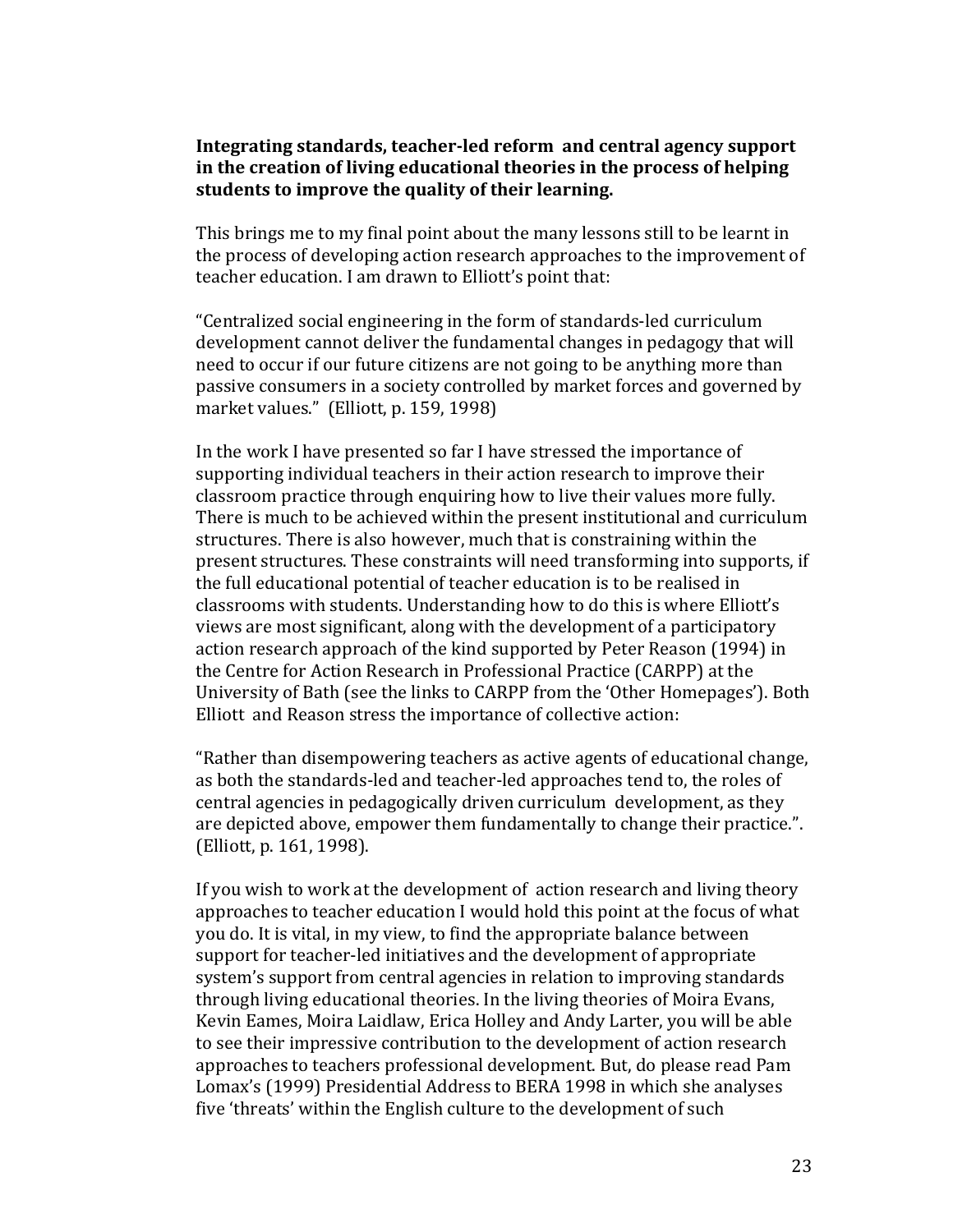approaches. There may be an implication for Greek Educational Researchers in her 'Threat number 4' (Lomax, p. 14, 1999) - academic journal editors and reviewers are predisposed to reject the type of research paper coming from a school-university partnership context. If you decide to develop living theory approaches to in-service teacher education, you may find it necessary to transform, alongside your practical initiatives in teacher education, the dominant theory of knowledge of your universities.

By doing this you could provide, as Greek Educational Researchers, a central support on a global basis, for legitimating action research accounts in the Academy. I have suggested that such a theory of knowledge would have a dialogical and dialectical base and be grounded in the living theories of teacher-researchers as they ask, answer and research questions of the kind, How can I live a good and productive life? *'How* can I help you to improve your learning?' and 'How can we improve the educational experiences of the most vulnerable children in Bombay?'

## **Student Researchers as Knowledge Producers with their Living Educational Theories**

Perhaps of greatest significance is learning how to enhance empathetic responsiveness to pupils' and students' voices in their own learning.

Over the past 12 years of research, since my 1999 presentation, I have increased my emphasis on the importance of explaining educational influences in pupils' and students' learning in ways that include the pupils' and students own accounts of their learning. In particular I want to introduce you to an independent, arts-based action research organisation called  $5x5x5=$ creativity. This organization supports children in their exploration and expression of ideas, helping them develop creative skills for life (see http://www.5x5x5creativity.org.uk/).

Researching children researching the world (Bancroft, Fawcett and Hay, 2008) with  $5x5x5$  aims to:

*Demonstrate ways in which creativity can be fostered in young children and fire their interest in learning; influence educational practice by establishing creativity* as an essential foundation of learning; produce research to demonstrate the value of creative enquiry, relationships and environments in helping children develop as *confident, creative thinkers; share the research findings as widely as possible, creating a legacy for the future; provide integrated training and mentoring for participating teachers, artists and cultural settings.*

*The project is inspired by the creative educational approach of early years settings* in Reggio Emilia. This internationally celebrated approach pioneered a *collaborative way of working with young children that allows them to express their ideas in many creative ways, 'in 100 languages'.* 

The key philosophical principles of  $5x5x5$  are that: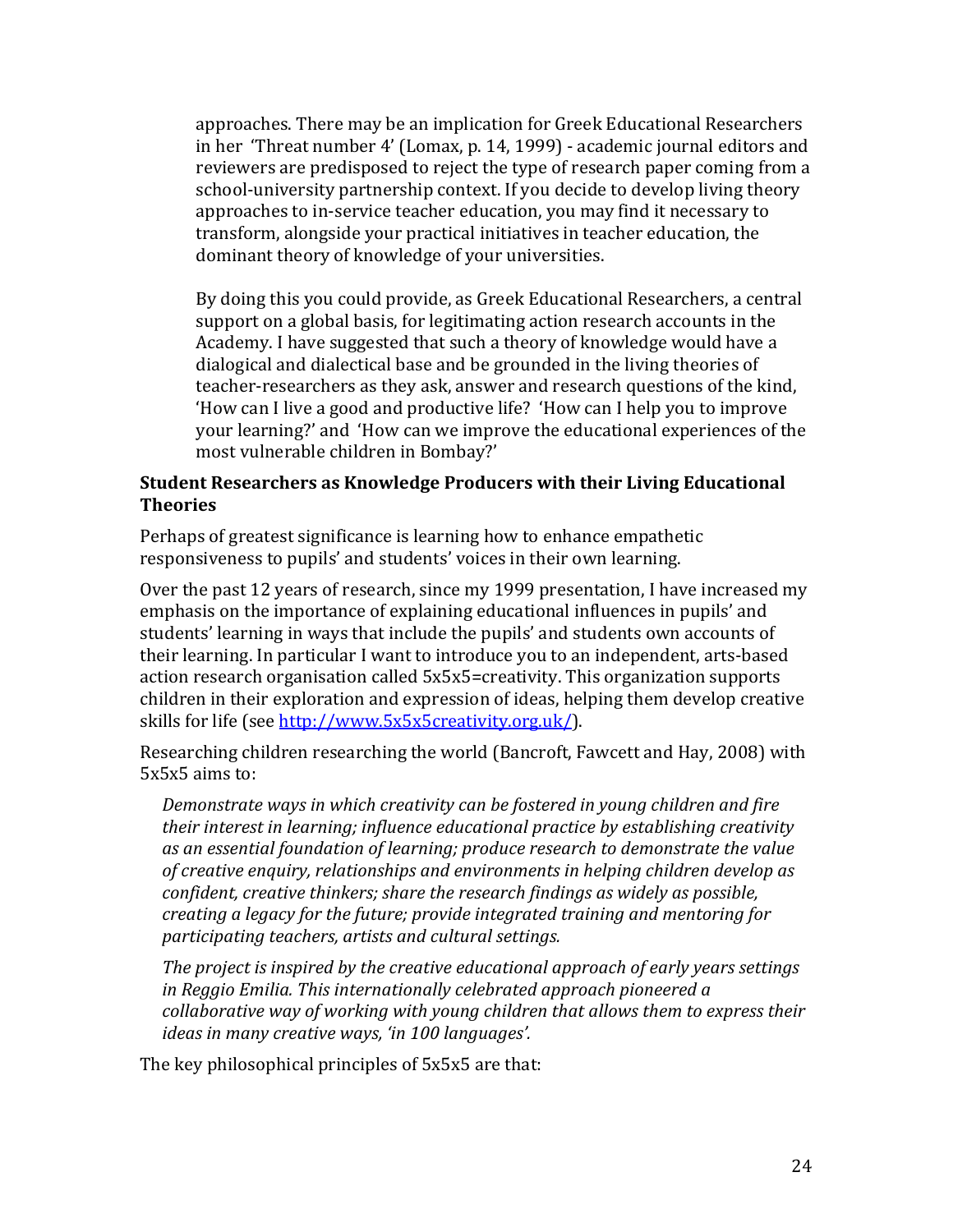Children are seen as innate and creative knowledge builders, explorers and co*constructors of their learning; educators and artists are enablers and companions in* the children's learning within a culture of listening; learning is focussed on the process of the children's explorations, not the end product; documenting children's *learning journeys is our method for evaluating and reflecting upon the children's thinking and learning; the development of a creative learning community of* teachers, artists, co-workers in cultural centres, parents and children; involving family and community in life-long learning ( see*http://www.5x5x5creativity.org.uk/?id=136* )

In a seminar on *Creativity and Emotional Wellbeing* held at the American Museum in Bath, UK on the 11 November 2011 (see

http://www.5x5x5creativity.org.uk/?id=129), Penny Hay, the Director of Research for 5X5X5 opened the seminar:



*9:25 minutes*

http://www.youtube.com/watch?v=6NoLIEceFo0&feature=email

In the three seconds between  $1:50-1:53$  I experience an inclusional expression of partnership. In constructing a valid explanation of the spreading educational influence of 5X5X5 I am suggesting that it will be necessary to include this inclusional expression of partnership as an explanatory principle. I am also suggesting that educational researchers will need to take account of the points made in the video clip of Catherine Lamont-Robinson's and Helen Jury's conversation at http://www.youtube.com/watch?v=7MKmCr66czg in which they focus on the importance of finding a new way of responding to embodied, cognitive, somatic and sensory responses of the 'relational body'. The need for a new way of responding is because 'Words don't just cut it'. Hence the need to look at the non-verbal and the artist's and the Art Psychotherapist's responses.

I want to stress the importance of recognizing the arts in our practitioner-research. Andrew Henon researches his own life as a 'socially engaged artist' and in 'Creativity Works (Henon, 2009) he makes the points:

*The Creativity|WORKS project has engaged with children and young people from early years to age 25, introducing a range of arts projects that link in with their families and communities, as well as involving them in designing and* developing projects that they themselves have *identified* as *important*. The project has worked in areas of most need and the widening of access and *inclusionality* has been a main motivational core value and principle in an *ongoing action research reflective process.*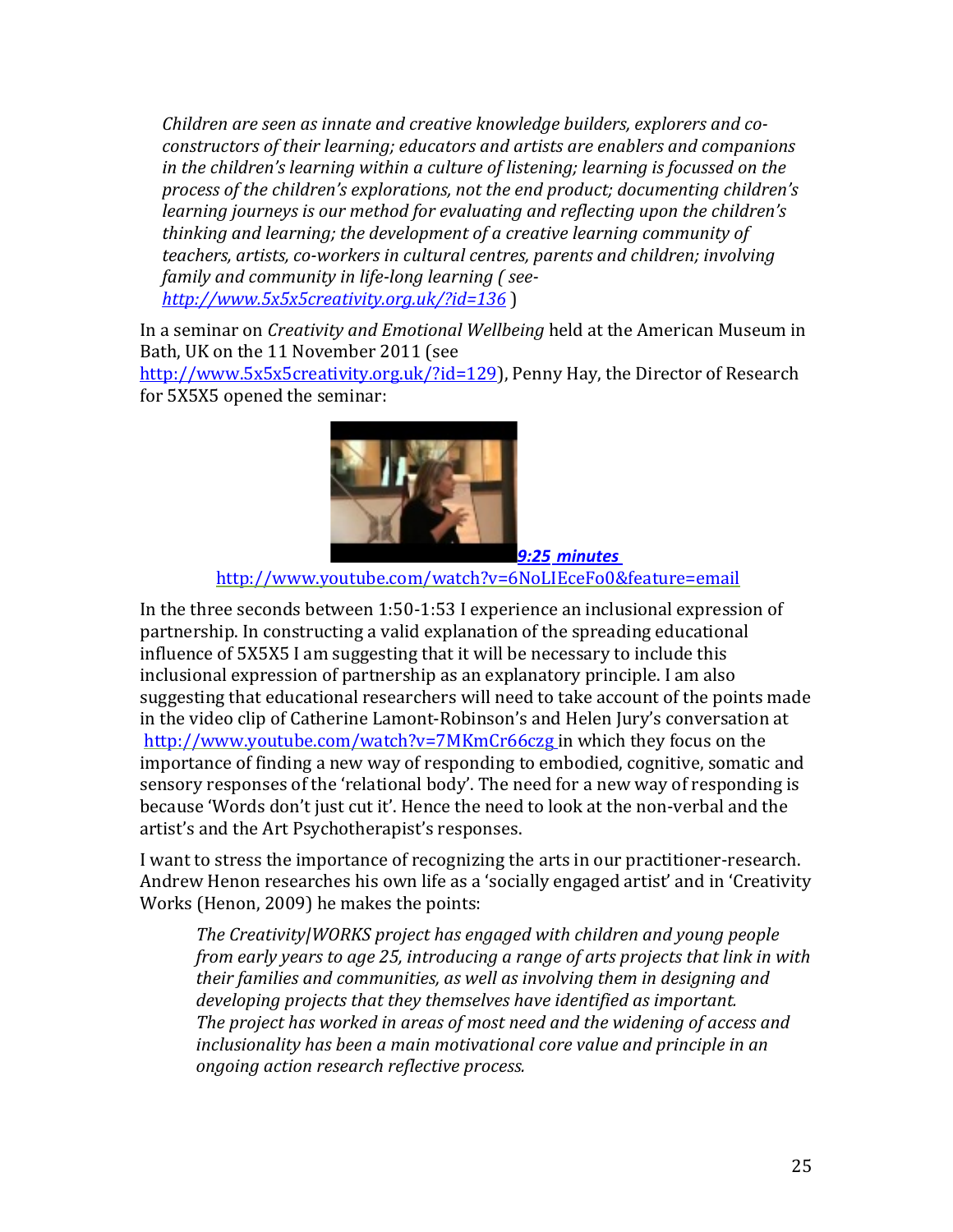The growing emphasis on listening to and responding to children's voices in their own learning is also a focus of research in the Centre for the Child, Family and Society at Liverpool Hope University. This can be seen at

http://www.actionresearch.net/writings/lhu/lhueyeprogjune2011video.pdf in the programme of the seminar on the *Professional work of early years educators: every moment counts the story of a collaborative inquiry* at Liverpool Hope University on the  $23<sup>rd</sup>$  June 2011. My intention for the future is to give greater emphasis to *'Researching Children, Researching their World'* (Bancroft, Fawcett and Hay, 2008), following the lead of Mounter (2007) with her answer to her question, *Can children carry* out action research about learning, creating their own learning theory? and of Bognar and Zovko (2008) in their enquiry *Pupils as action researchers: improving* something important in our lives.

We must not of course mask, in our educational research, the constraining influences of damaging forms of economic and political governance. Greece citizens have perhaps suffered more that most of the 47 member countries of the Council of Europe from deregulated financial markets governed only by capitalist principles. The Conservative Government in the UK led by David Cameron has just exercised what is effectively the first UK Veto on a European Treaty to regulate financial markets, in order to protect deregulation in the financial centre of the City of London. 

In contrast to this protection of financial deregulation I am proposing that those interested in active research should embrace the values of cooperation in the Special Issue of the 2011 Journal of Co-operative Studies, edited my Maureen Breeze and set out by Rayment  $(2011)$  in his paper on Co-operative Learning – Values into Practice:

This paper explores some of the implications for co-operative education of the cooperative values published in the International Co-operative Alliance's 1995 Statement on the Co-operative Identity. It suggests that these values could operate as a framework for those involved in co-operative education to critique and develop the authenticity of their organisation's enactment of co-operation.

It acknowledges that when taken individually none of these values is exclusive to the *co-operative movement. It maintains that when the values are understood as a suite* and interpreted in the specific context of the co-operative movement's history and *in relation to co-operative practice, they assume a unique quality, which demands a* particular attention to authenticity from co-operative educators and their practice.

It asserts that the inclusion of all parties - students, teachers, managers and external stakeholders – in the routine examination and resolution of tensions *between co-operative theory and practice is a hallmark of 'the co-operative* education difference'. (Rayment, 2011, p. 16)

2012 has been designated by the United Nations and the Year Of The Cooperatives. One of the ways I think we could fulfill a mission to advance knowledge about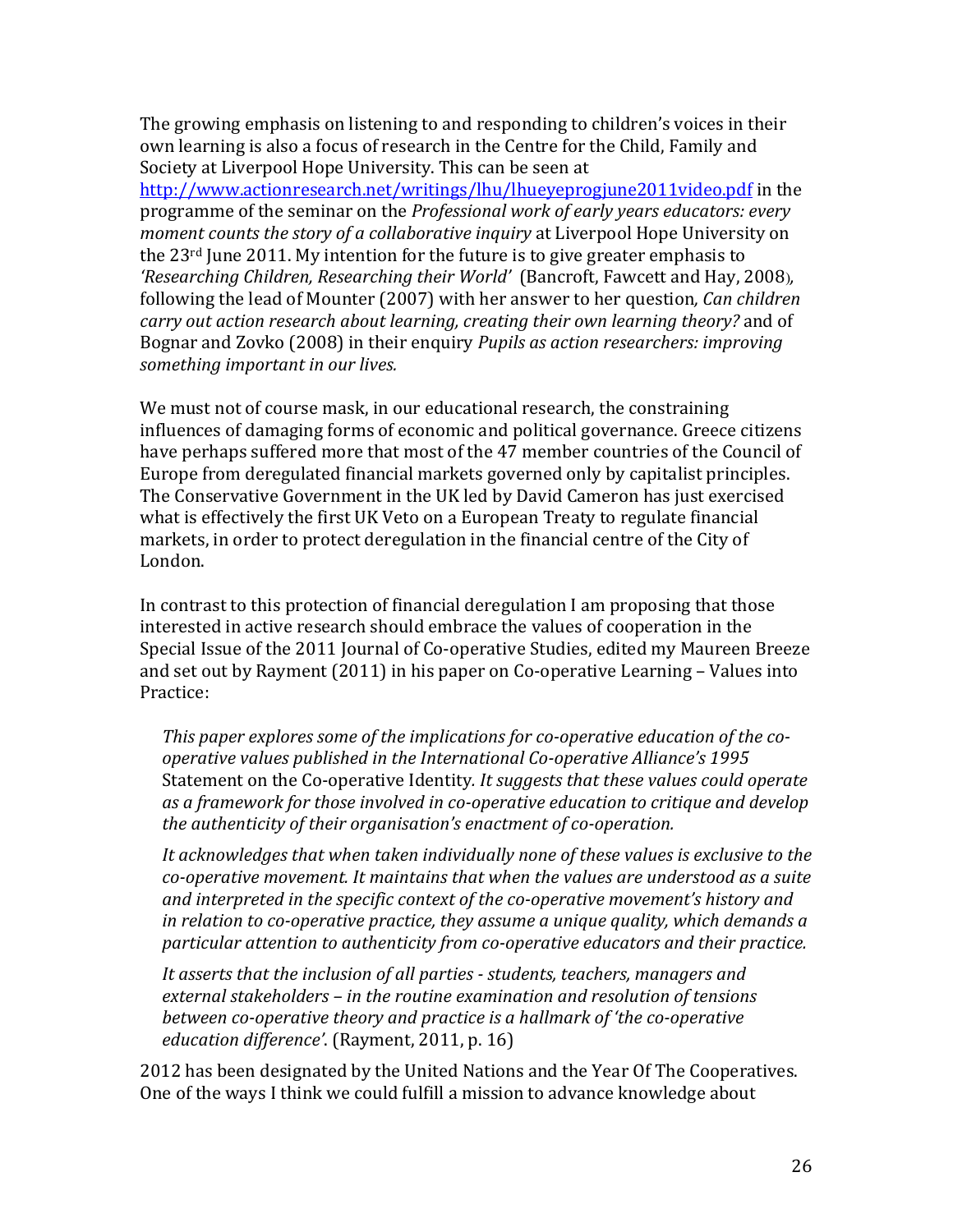education, to encourage scholarly enquiry related to education, to improve practice and to serve the public good is to develop a cooperative programme of research together. I am thinking of a cooperative enquiry in which we support each individual enquiries of the kind, 'How do I improve what I am doing?', whilst exercising our 'responsibility towards the well-being of all'.

In conclusion I would like to thank the organisers of the conference for inviting me to present this paper to you today. My passion for education owes much to those imaginary conversations with your Greek citizens and academics who lived over two millennia ago and contributed so profoundly to Western views of Knowledge. I am hoping that we can move forward together with a sense of belonging to an international community of professional educators and educational researchers. In doing this you might like to participate in the international continuing professional development project on Living Values, Improving Practice Co-operatively at:

http://www.spanglefish.com/livingvaluesimprovingpracticecooperatively/

I hope that you can identify with my continuing passion for education. A passion which you could help to support through your creativity in contributing to new forms of educational knowledge in teacher education from the ancestral home of the originators of the Academy.

 Jack Whitehead 16 December 2011

My 1999 presentation ended with a special thanks to Peter Mellett whose friendly conversations made the drafting and re-drafting of the paper such a pleasure. I am pleased to report that the conversations are continuing and that you can access the international construction management masters unit that Peter will be tutoring in 2012 at http://www.actionresearch.net/writings/mellett/icmcurriculum.pdf and which is consistent with the educational principles in this 2011 presentation.

# **References**

Ball, F. B. & Tyson, C. A. (2011) American Educational Research Association 2012 Annual Meeting Call for Submissions Vancouver, British Columbia, Canada. Retrieved 8 July 2011 from

http://www.aera.net/uploadedFiles/Publications/Journals/Educational\_Researche r/4004/198-220\_05EDR11.pdf .

Bancroft, S., Fawcett, M. & Hay, P. (Ed) (2008) Researching Children Researching the World: 5x5x5=Creativity. Stoke-on-Trent; Trentham Books.

Bath University (1997) The Professional Development Plan. PGCE programme 1997-1998, Bath; University of Bath.

Bognar, B. & Zovko, M. (2008) Pupils as action researchers: improving something important in our lives. *Educational Journal of Living Theories*, 1(1); 1-49. Retrieved 12 December 2011 from http://ejolts.net/node/82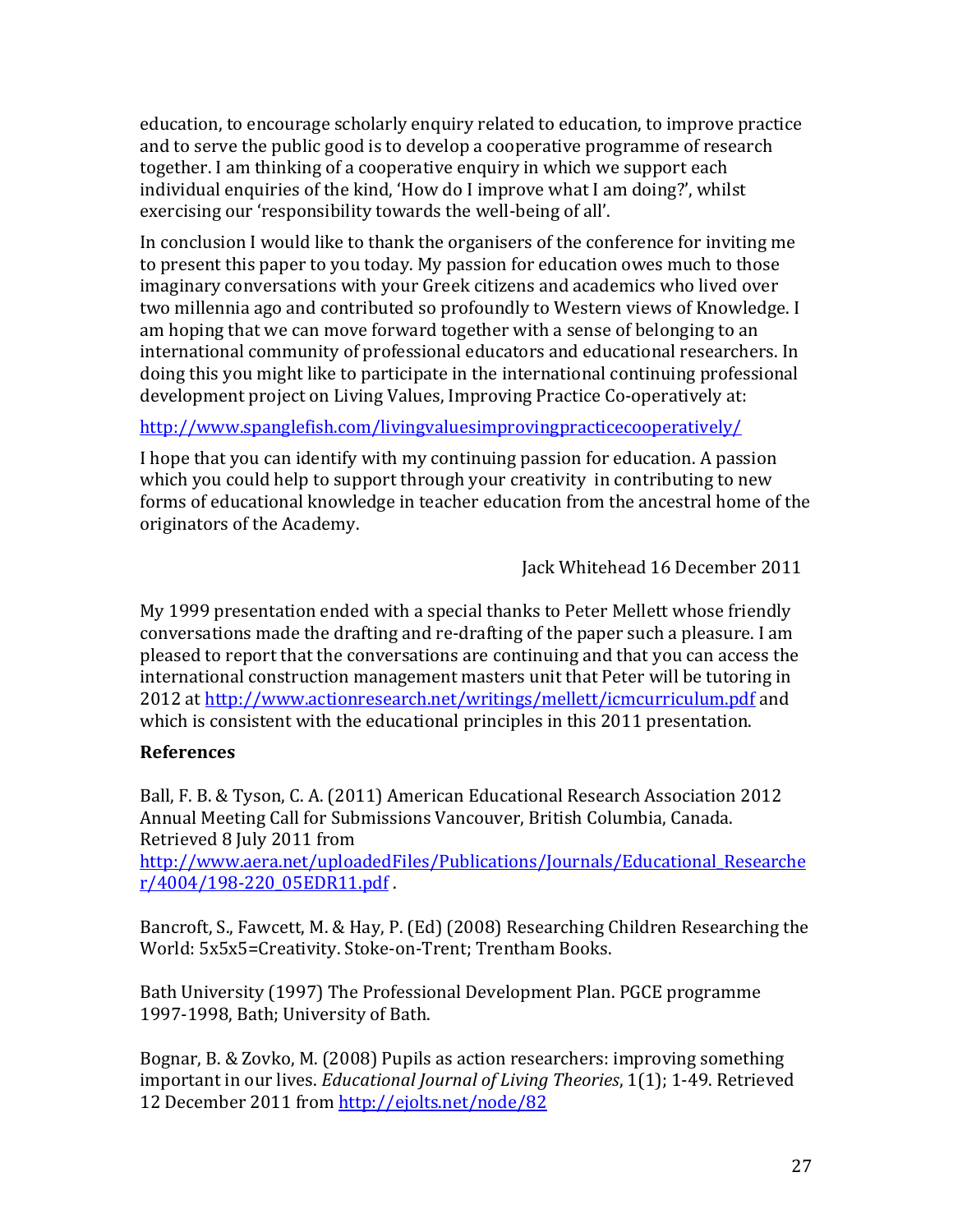Buber, M. (1947) Between Man and Man. London; Kegan Paul, Trench, Trubner & Co. Ltd.

Charles, E. (2007) Thesis, How Can I bring Ubuntu As A Living Standard Of Judgment Into The Academy? Moving Beyond Decolonisation Through Societal Reidentification And Guiltless Recognition. Ph.D. Thesis, University of Bath, Retrieved 18 December 2011 from http://www.actionresearch.net/edenphd.shtml.

Corey. S. (1953) Action Research to Improve School Practices. New York; Teachers' College Columbia.

Crotty, Y. (2011) Through the enlightened eve and  $I$  – am I bringing creativity and visual literacy into Higher Level Education? An introduction to the Special Issue on Digital Creativity in the Workplace. *Educational Journal of Living Theories* (in press). Retrieved 13 December 2011 from http://ejolts.net/node/184

D'Arcy, P. (1998) The Whole Story .... Ph.D. Thesis, University of Bath.

D'Souza, Barnabe (2008) Changing Mindsets? Evolution of a Rehabilitation Programme for Chemically Dependent Male Street Adolescents in a Major Indian City. PhD thesis, Coventry University in collaboration with University of Worcester. Retrieved 10 December 2011 from http://eprints.worc.ac.uk/512/.

D'Souza, B. (2011) From Ecstasy to Agony and Back: Journeying with Adolescents on the Street, London; Sage.

Delong, J. (2011) Action Research Canada. Retrieved 15 December 2011 from http://www.spanglefish.com/ActionResearchCanada/

Delong, J. & Wideman, R. (Ed.) (1997) School Improvement Through Action Research. Toronto; OPSTF.

Delong, J. & Whitehead, J. (1999) Continuously Regenerating Development Standards of Practice In Teacher Education: A Cautionary Note For The Ontario College of Teachers'. Ontario Action Researcher, Vol.1, No.1. http://www.unipissing.ca/oar/Vol-Current/Current-paper3/Current-Paper3.html

Donmoyer, R. (1996) Educational Research in an Era of Paradigm Proliferation: What's a Journal Editor to Do? Educational Researcher, vol. 25, No.2, pp. 19-25.

Eames, E. (1995) How do I, as a teacher and an educational action-researcher, describe and explain the nature of my professional knowledge? Ph.D. Thesis, University of Bath. Published in the Living Theory Section of http://www.actionresearch.net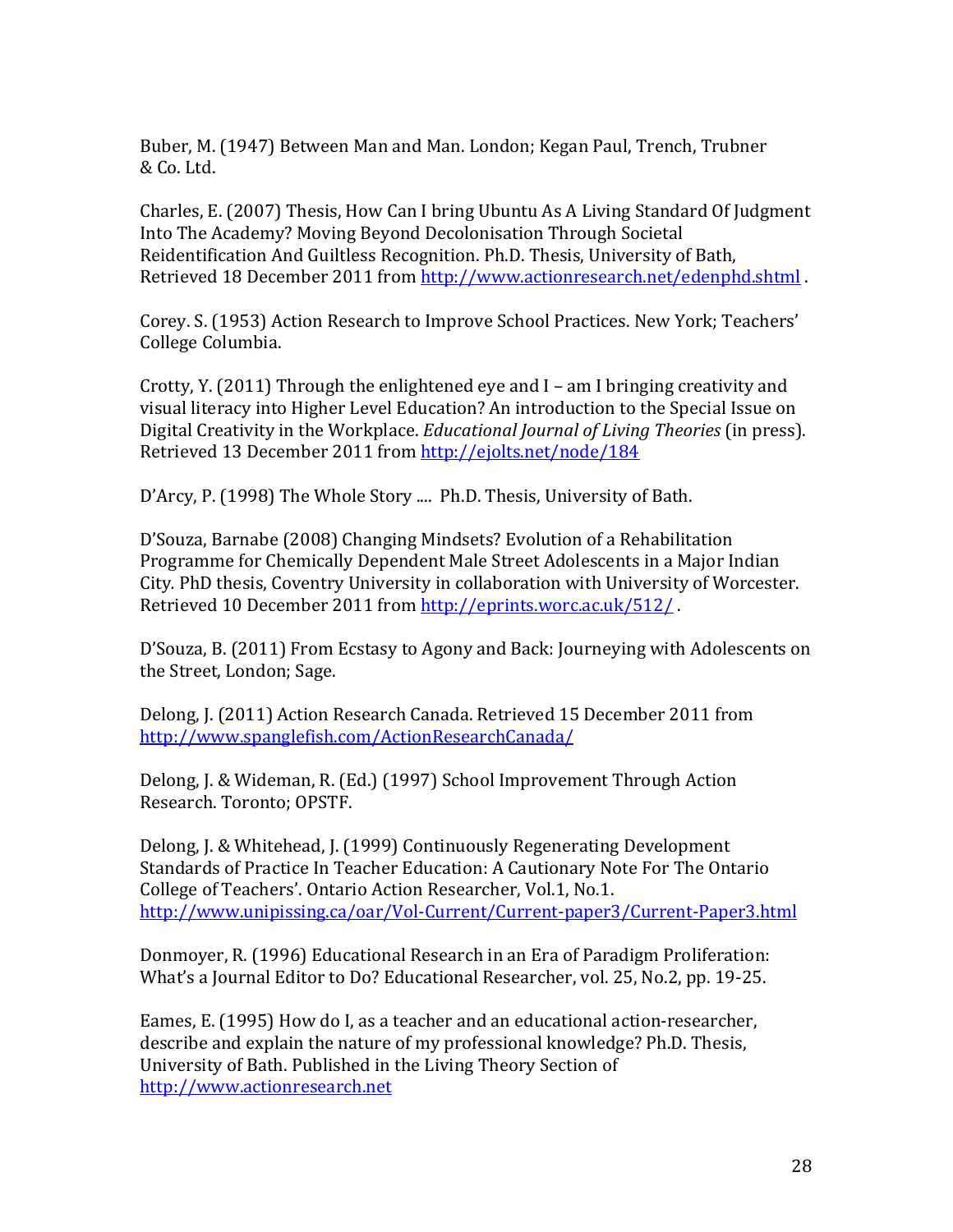Elliott, J. (1998) The Curriculum Experiment: Meeting the Challenge of Social Change. Buckingham; Open University Press.

Evans, M. (1995) An action research enquiry into reflection in action as part of my role as a deputy headteacher. Ph.D. Thesis, Kingston University, U.K. Published in the Living Theory Section of http://www.actionresearch.net

Farren, M., Whitehead, J. & Bognar, B. (2011) Action Research in the Educational Work Place. Palo Alto, Academica Press.

Gadamer, H.G. (1975) Truth and Method, p. 333, London; Sheed and Ward.

Ghaye, A.  $(1999)$  "How can we improve the educational experiences of the most vulnerable children in Bombay?" From personal correspondence on an action research project in Bombay working with local teachers and social workers and the most vulnerable and disadvantaged 'Primary-aged' children in 25 Wards.

Ghaye, A. & Ghaye, K. (1998) Teaching and Learning through Critical Reflective Practice. pp 50-51. London; David Fulton.

Hamilton, M. L. (Ed.) (1998) Reconceptualising Teaching Practice. London; Falmer.

Hamilton, M.L. & Pinnegar, S. (1998) The Value and Promise of Self-Study, in Hamilton, M. L. ibid.

Henon, A. (Ed.) (2009) Creativity Works. Radstock; NESA Publications. Retrieved 17 December 2011 from http://www.actionresearch.net/writings/henon/creativityworkslowah.pdf

Holley, E. (1997) How do I, as a teacher-researcher, contribute to the development of living educational theory through an exploration of my values in my professional practice? M.Phil. Dissertation, University of Bath. Published in the Living Theory Section of http://www.actionresearch.net

Hughes, J., Denley, P. & Whitehead, J. (1998) How do we Make Sense of the Process of Legitimising an Educational Action Research Thesis for the Award of a Ph.D. degree? A contribution to Educational Theory. Educational Action Research, 6(3) 427-452.

Huxtable, M. (2011) Abstract of Draft Ph.D. Thesis December 2011 to be submitted to the University of Bath.

Laidlaw, M.  $(1996)$  How can I create my own living educational theory through accounting to you for my own educational development? Ph.D. Thesis, University of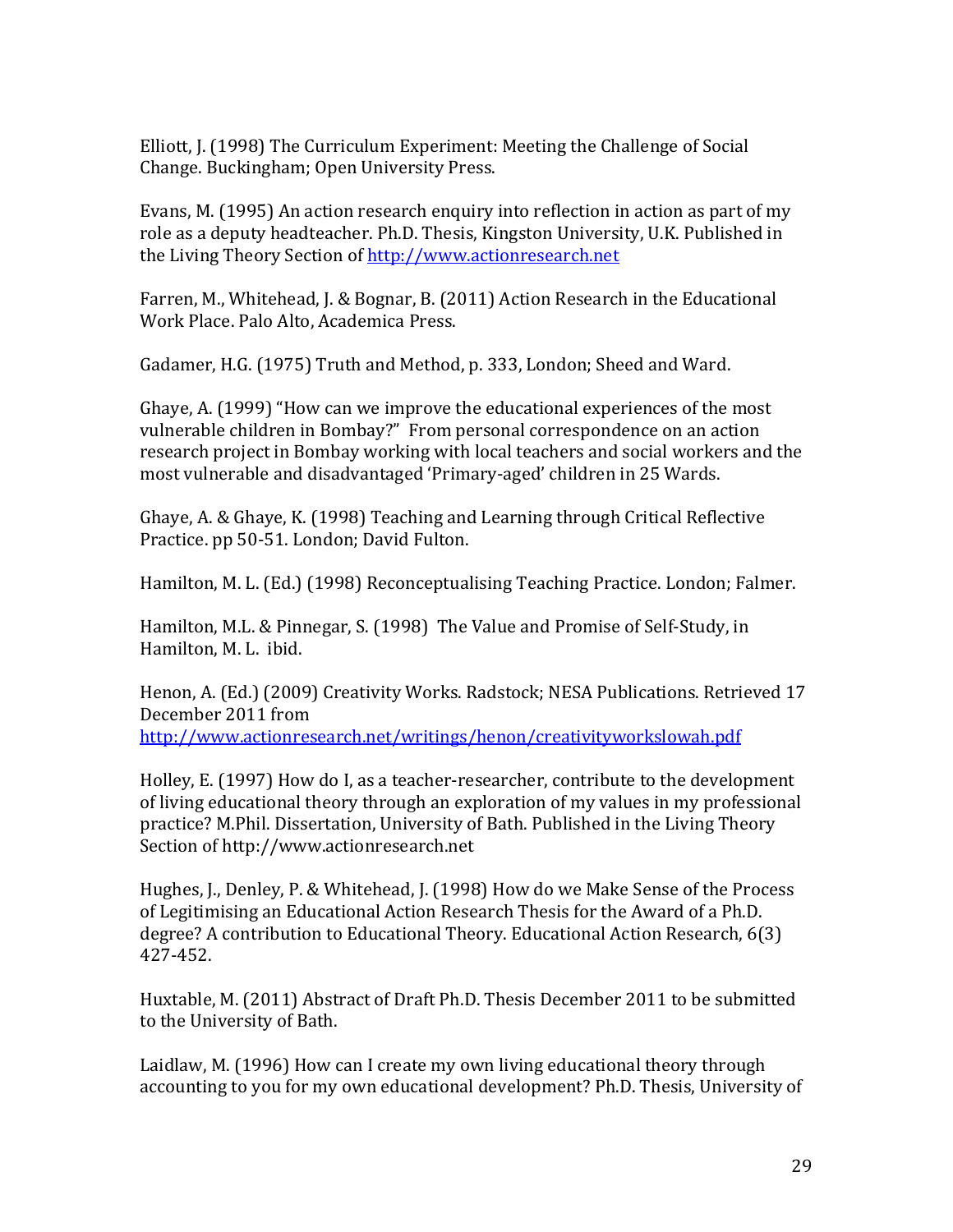Bath.

Larter, A. (1987) An Action Research Approach to Classroom Discussion in the Examination Years. M.Phil. University of Bath. Published in the Living Theory Section of http://www.actionresearch.net

Liverpool Hope University (2009) Faculty of Education – Strategic Map 2010-11. Retrieved 6 July 2011 from http://www.actionresearch.net/writings/lhu/LHUFacultyStrategicMap2010-11.pdf

Lomax, P. (1999) Working Together for Educative Community through Research. British Educational Research Journal, vol. 25, No.1, pp. 5-21. (Presidential Address to BERA 1998).

Lomax, P. (1999b) Working Together for Educative Community through Research. Paper presented to the BERA seminar at AERA, April 1999, Montreal.

Macpherson, I. et.al. (1998) A Journey into a Learning Partnership: A university and a state system working together for curriculum change, in Atweh, B., Kemmis, S. & Weeks, P. (Ed.) (1998) Action Research in Practice, London: Routledge.

McNiff. J. (1992) Action Research: Principles and Practice. London; Macmillan.

McNiff, J., Lomax, P. & Whitehead, J. (1996) You and Your Action Research Project. London; Routledge.

McNiff, J. & Collins, U. (Ed.) (1994) A new approach to in-career development for teachers in Ireland. Bournemouth; Hyde

McNiff, J. (1999) Action Research, A Methodology of Care, in Collins, U. & McNiff, J. (1999) Rethinking Pastoral Care, p.48. London & New York: Routledge.

McTaggart, R. (1992) Reductionism and Action Research; Technology versus convivial forms of life, in Bruce, S. & Russell, A.L. (Eds.), Transforming Tomorrow Today; Action Learning, Action Research and Process Management Incorporated, Brisbane. Australia.

Mellett, P. (1994) Making the Break: How can I undertake and understand my search for an enhanced comprehension of my life through moving beyond forms of existence that are grounded in 'mere formal rationality and instrumental reason?'. M.A. (Ed) Dissertation. University of Bath.

Mellett, P. (2011) Suggestions for the International Construction Management Unit, University of Bath. Retrieved 13 December 2011 from http://www.actionresearch.net/writings/mellett/icmcurriculum.pdf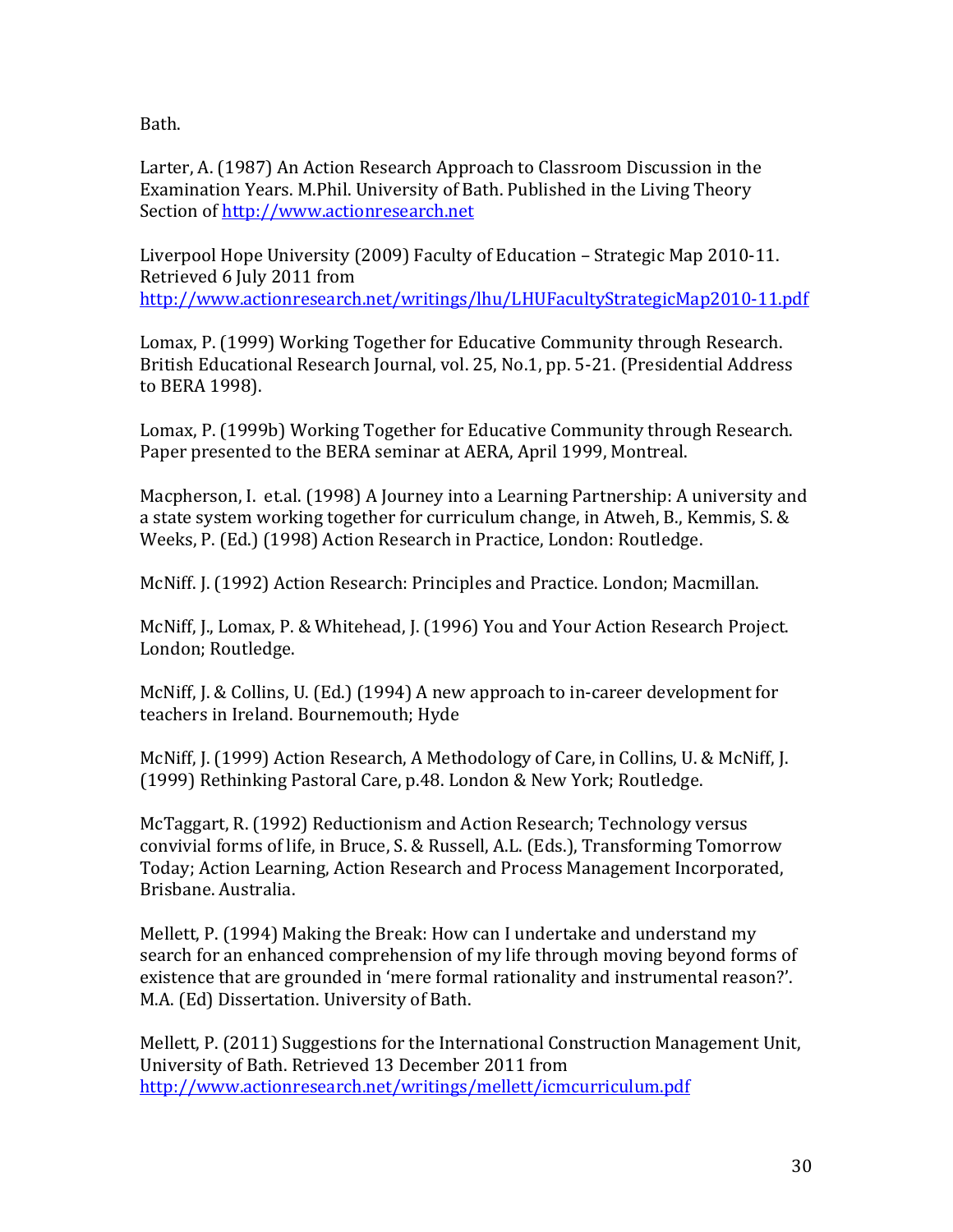Mounter, J. (2007) Can children carry out action research about learning, creating their own learning theory? MA unit on Understanding Learners and Learning, University of Bath. Retrieved 13 December 2011 from http://www.actionresearch.net/writings/tuesdayma/joymounterull.pdf .

Noffke, S. (1997) Professional, Personal, and Political Dimensions of Action Research, in Apple, M. (Ed.) (1997) Review of Research in Education, pp.305-343. Washington; AERA.

Phillips, I. (2011) My Emergent African Great Story 'Living I' as naturally including neighbourhood, embodying an audacious Valuing Social Living Pedagogy and imagining the universe luminously, as an energetic inclusion of darkness throughout light and light in darkness. Ph. D. Thesis, University of Bath. Retrieved 18 December 2011 from http://www.actionresearch.net/writings/phillips.shtml

Reason, P. (1994) Participation in Human Inquiry, London; Sage.

Rhine, S. (1998) The Role of Research and Teachers' Knowledge Base in Professional Development. Educational Researcher, Vol. 27, No.5, pp. 27-31.

Rhys, E. (Ed.) (1910) Five Dialogues of Plato. The Phaedrus, pp. 258-259, London;Dent.

Russell, R. (1998) See Tom Russell's Homepage on http://educ.queensu.ca./~russellt

Singh, B. P. (2010) When The Chalk Is Down. South Africa; KraftMedia Publishers. Walton, J. (2011a) A living theory approach to teaching in higher education, *Educational Action Research,* 19: 4, 567-578.

Walton, J. (2011b) A Collaborative Inquiry: "How do we improve our practice with children?" Educational Action Research, 19:3, 297-311.

Walton, J.  $(2011c)$  How do we, individually and collectively, integrate research and practice to improve the wellbeing of children? Action Learning, Action Research *Journal,* 17:1, 65-91.

Whitehead, I. (1993) The Growth of Educational Knowledge. Creating your own living educational theory. Bournemouth; Hyde.

Whitehead, J. (1998) The Action Research Homepage on http://www.actionresearch.net in the section on 'Writings related to my work, AERA and BERA Presentations'.

Whitehead, J. (1999) Creating a new discipline of educational enquiry in the context of the politics and economics of educational knowledge. Paper presented at the